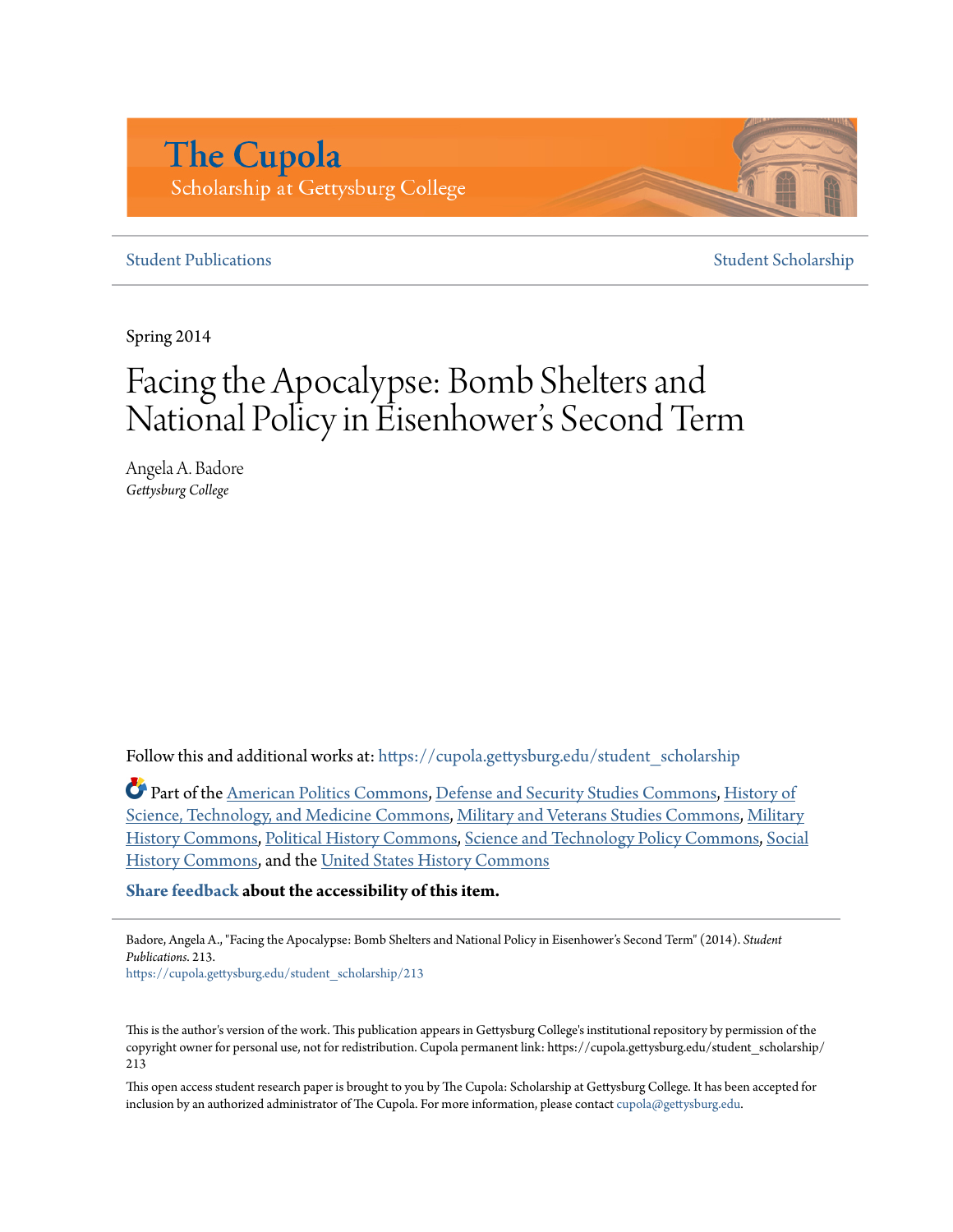### Facing the Apocalypse: Bomb Shelters and National Policy in Eisenhower's Second Term

#### **Abstract**

This paper explores the issues of civilian defense from a federal perspective during Eisenhower's second term, particularly focusing on the issue of bomb shelters during the period from 1956-1958. Despite widespread efforts to promote bomb shelters, or fallout shelters, during this period, no significant progress was made toward a federal program. By examining federal efforts such as the Holifield Committee, the Gaither Committee, Operation Alert, and the National Shelter Policy, this paper shows that efforts to set up shelter programs actually made the public and the Eisenhower administration less likely to trust such programs at all.

#### **Keywords**

Eisenhower, bomb shelter, fallout shelter, civil defense

#### **Disciplines**

American Politics | Defense and Security Studies | History | History of Science, Technology, and Medicine | Military and Veterans Studies | Military History | Political History | Science and Technology Policy | Social History | United States History

#### **Comments**

History Senior Thesis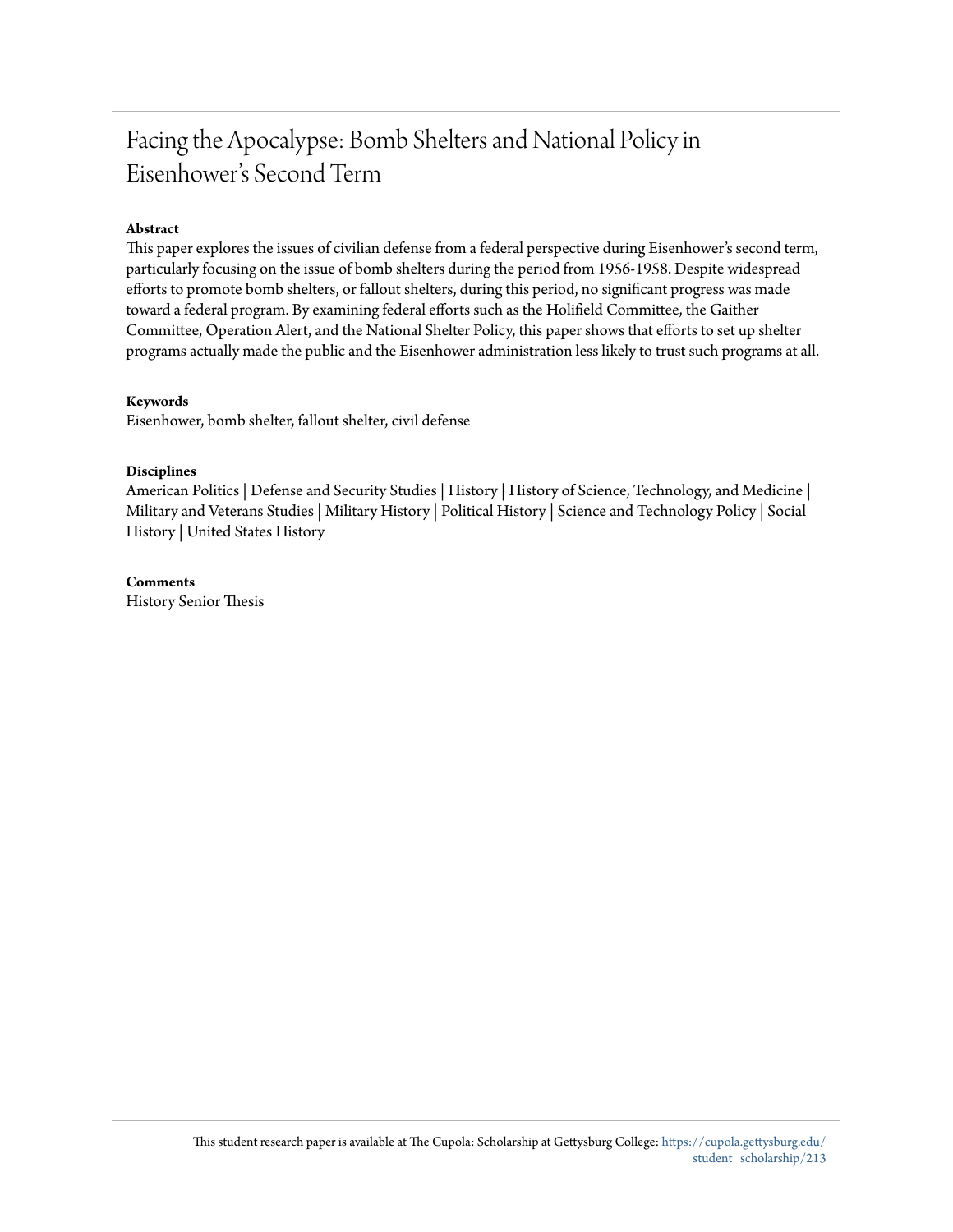# Facing the Apocalypse: Bomb Shelters and National Policy in Eisenhower's Second Term

Angela Badore

HIST-412

Professor Birkner

30 April 2014

Abstract: This paper explores the issues of civilian defense from a federal perspective during Eisenhower's second term, particularly focusing on the issue of bomb shelters during the period from 1956-1958. Despite widespread efforts to promote bomb shelters, or fallout shelters, during this period, no significant progress was made toward a federal program. By examining federal efforts such as the Holifield Committee, the Gaither Committee, Operation Alert, and the National Shelter Policy, this paper shows that efforts to set up shelter programs actually made the public and the Eisenhower administration less likely to trust such programs at all.

I hereby affirm that I have upheld the highest standards of honesty and integrity in my academic

work and have not witnessed a violation of the honor code.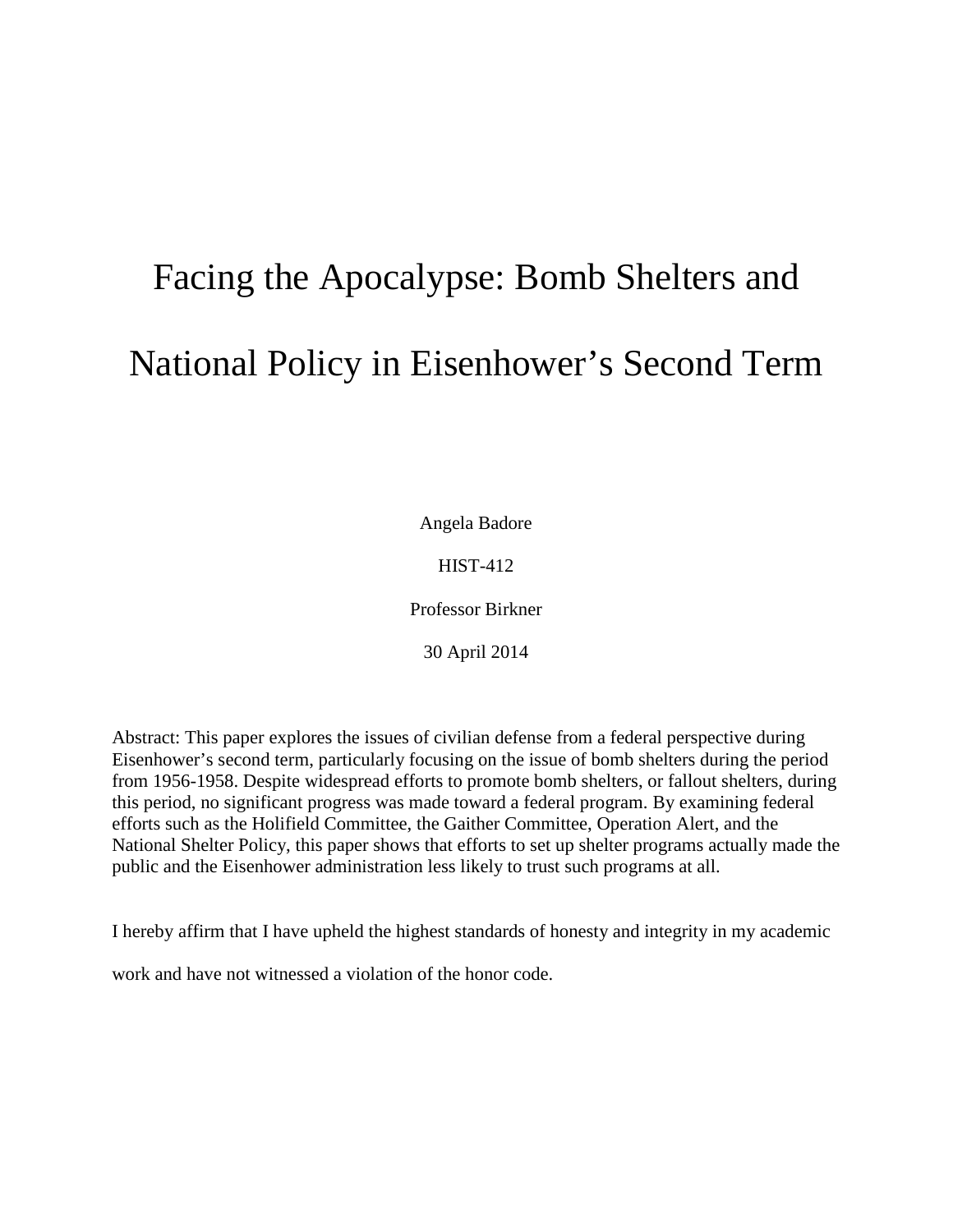The atom bomb changed the world. With new nuclear weapons, entire cities could be destroyed in an instant, millions of lives ended at once. President Harry S. Truman's decision to bomb Hiroshima and Nagasaki was controversial from the moment he made it, but what was perhaps even more worrisome than the existence of such a weapon, particularly to the American public, was who else might soon have this terrible power. The 1945 Gallup poll on the subject revealed that 65% of Americans did not think that the U.S. would be able to safeguard the knowledge of how to build and use nuclear weapons.<sup>[1](#page-3-0)</sup> In 1945, that meant only one thing: Americans were frightened that the Soviet Union, the country that was transforming from a U.S. ally into their sworn enemy, would soon have the bomb themselves, and use it against the United States. In fact, by 1950, most people in the U.S. thought that the Soviet Union already had atomic weapons, and would soon use them against the U.S. $<sup>2</sup>$  $<sup>2</sup>$  $<sup>2</sup>$  To stay safe, Americans needed to</sup> learn how to survive a world where nuclear war was a distinct possibility every second of every day.

The new "Atomic Age" permeated every aspect of American life. U.S. scientists experimented with nuclear weapons in the southwest deserts, inspiring, among other things, Tom Lehrer's satirical song "The Wild West is Where I Want to Be." Popular media was filled with stories of Armageddon: movies like "Five" feature survivors of a nuclear apocalypse, while Ray Bradbury's "There Will Come Soft Rains," featured a lonely house, trying desperately to care for the family who had been burned away in an instant with the rest of their city. Magazines featured articles on nuclear attacks, including *Life* magazine's 1950 article "How U.S. Cities Can Prepare

<span id="page-3-0"></span> <sup>1</sup> "Timeline of Polling History: Events that Shaped the United States, and the World," *Gallup* <http://www.gallup.com/poll/9967/Timeline-Polling-History-Events-Shaped-United-States-World.aspx> Accessed March 30, 2014.

<span id="page-3-1"></span><sup>2</sup> George H. Gallup, "Atom Bombs: August 2, 1950," *The Gallup Poll: Public Opinion, 1972-1977* Vol. 2 (New York: Random House, 1972), 929.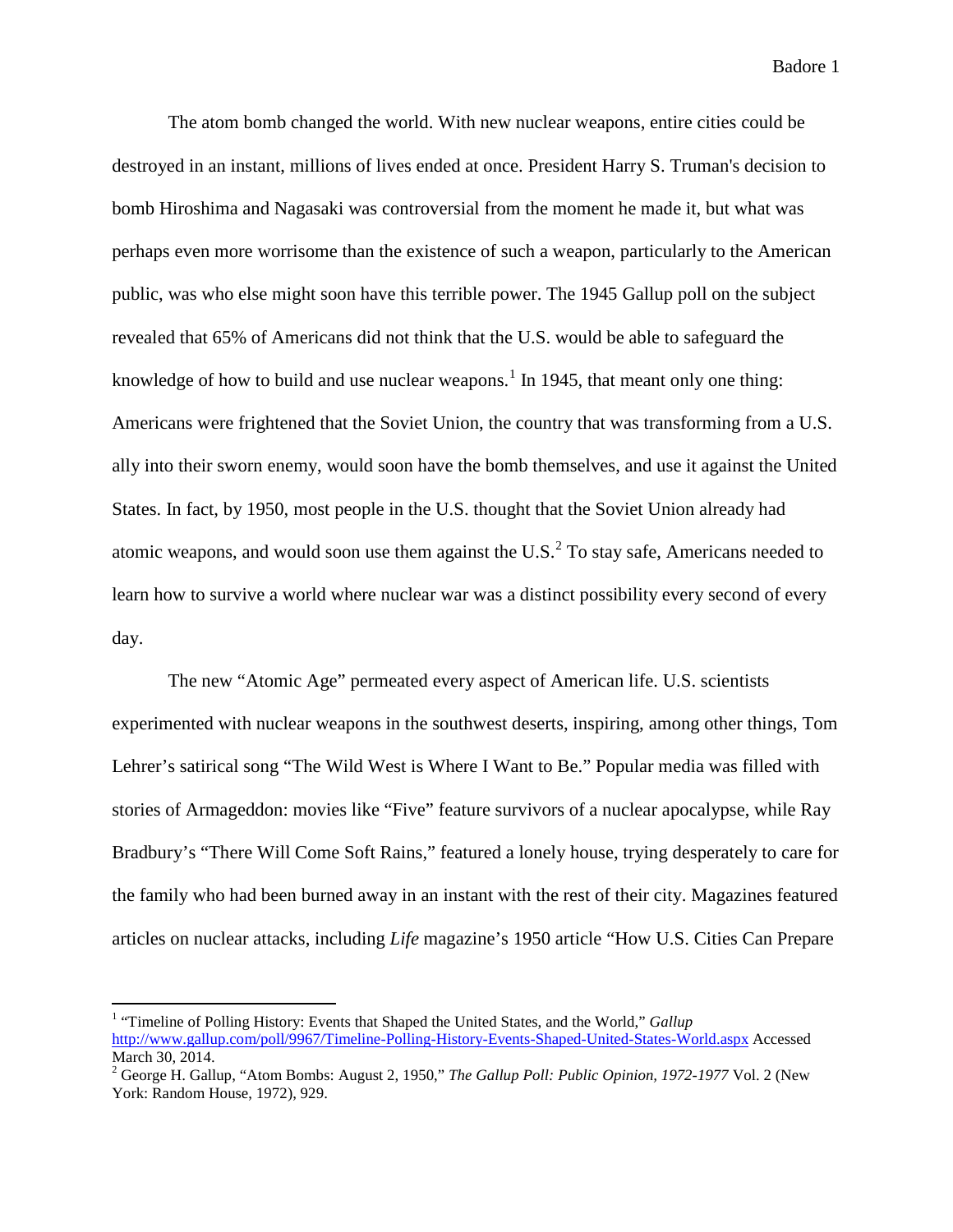for Atomic War," complete with a breathless account of the post-nuclear world. Everyone learned more everyday about the end of the world and how humankind would cause it to happen. Schoolchildren practiced drills in school and watched government-sponsored films like the "Duck and Cover" film featuring Bert the Turtle, where brave children going about their everyday tasks were ready to save their lives at a second's notice.<sup>[3](#page-4-0)</sup> It seemed as though one could never be sufficiently prepared for a nuclear attack, but one would surely be coming someday soon. To prepare the nation, civil defense turned from ducking ordinary bombs of World War II to ducking nuclear missiles in the Cold War.

The most iconic method of civil defense popularized in the 1950s, apart from the 'duck and cover' drills, is the fallout shelter: tiny concrete bunkers located in basements and backyards, filled with Spam and an old radio. Fallout shelters, however, were not the focus of civil defense for most of the 1950s. Civilian defense itself was a controversial topic, with proponents urging government officials to find better and safer plans and opponents denying the usefulness of the whole affair. In fact, shelter programs in particular were not generally taken seriously, and rarely had much backing behind them. Despite several important pushes for comprehensive fallout shelter plans during the Eisenhower era, particularly during his second term, no such efforts were ever seriously made.<sup>[4](#page-4-1)</sup> Not only did proponents of bomb shelters fail to convince the President and the nation that such an effort was needed, their approach usually resulted in an overall drop of confidence in civil defense as a whole. Though advocates of bomb shelter policies effectively

<span id="page-4-1"></span><span id="page-4-0"></span> <sup>3</sup> Margot Henriksen, *Dr. Strangelove's America: Society and Culture in the Atomic Age* (Berkeley, CA: University of California Press, 1997) 95; U.S. Federal Civil Defense Administration, "Duck and Cover: Bert the Turtle Civil Defense Film," accessed via YouTube<https://www.youtube.com/watch?v=IKqXu-5jw60> Accessed 4 April 2014. Henriksen, *Dr. Strangelove's America*, Dee Garrison, *Bracing for Armageddon: Why Civil Defense Never Worked* (Oxford University Press, 2006), accessed via Kindle, hereafter *Bracing for Armageddon*; Kenneth Rose, *One Nation Underground: the Fallout Shelter in American Culture* (New York: New York University Press, 2001), hereafter *One Nation Underground*. Henriksen largely focused on the popular culture ramifications of Cold War propaganda, particularly that which dealt with nuclear war, while Garrison and Rose focus on particular civilian defense initiatives and those who made and enforced them. See also Laura McEnaney, *Civil Defense Begins at Home: Militarization Meets Everyday Life in the Fifties* (Princeton, NJ: Princeton University Press, 2000), 57.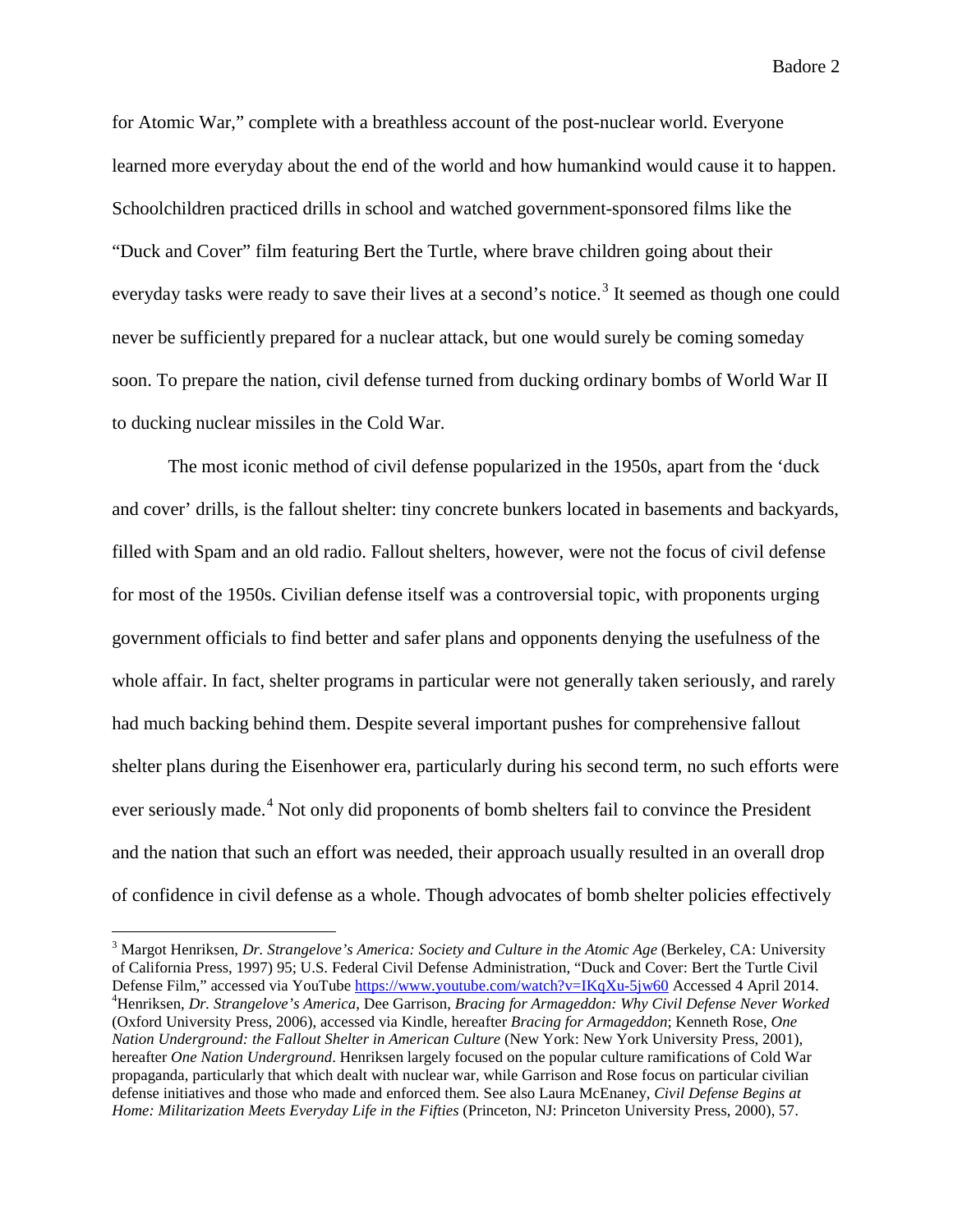convinced the U.S. that nuclear war and its fallout was a serious problem facing the country, they were unsuccessful in persuading most Americans that bomb shelters were a viable solution.

#### **Truman, Eisenhower, and Civil Defense**

After the Soviets created their own atom bomb in 1949, President Truman decided to take action. The U.S. was no longer unequivocally the dominant military power, and the Soviet Union was hardly transparent about its weapons capabilities. The American people needed to be protected in the case of a Soviet nuclear attack, which seemed particularly likely during the Korean war, so Truman created the Federal Civil Defense Administration (FCDA) through the Civil Defense Act of 1950. At first, the FCDA promoted shelter as the primary defense of the average American, drawing on the experiences of victims at Hiroshima and Nagasaki for ideas. The task of the FCDA was not only to protect the American people through various programs and informative media, but to produce propaganda that would help get the American public involved in the ideological aspects of the Cold War. If the adults would not take civil defense seriously— and most of them would not— then the FCDA would educate schoolchildren and hope the message was relayed back home. Still, with limited funding and support, the FCDA could do little to promote its plan during the Truman administration.<sup>[5](#page-5-0)</sup>

When the Eisenhower administration took office in 1953, the U.S. entered a new phase in the post-war era. Dwight Eisenhower projected a calm, soothing vision of America onto the country, and the population was happy with his leadership. The Korean War was quickly ended, and the country was not eager to get into another conflict. Instead of fighting communism through armies, navies, and battles, Eisenhower and his Secretary of State, John Foster Dulles, opted for a new approach: the New Look. Rather than building up traditional military structures,

<span id="page-5-0"></span> <sup>5</sup> Henriksen, *Dr. Strangelove's America*, 93-98; Garrison, *Bracing for Armageddon*, 35-36.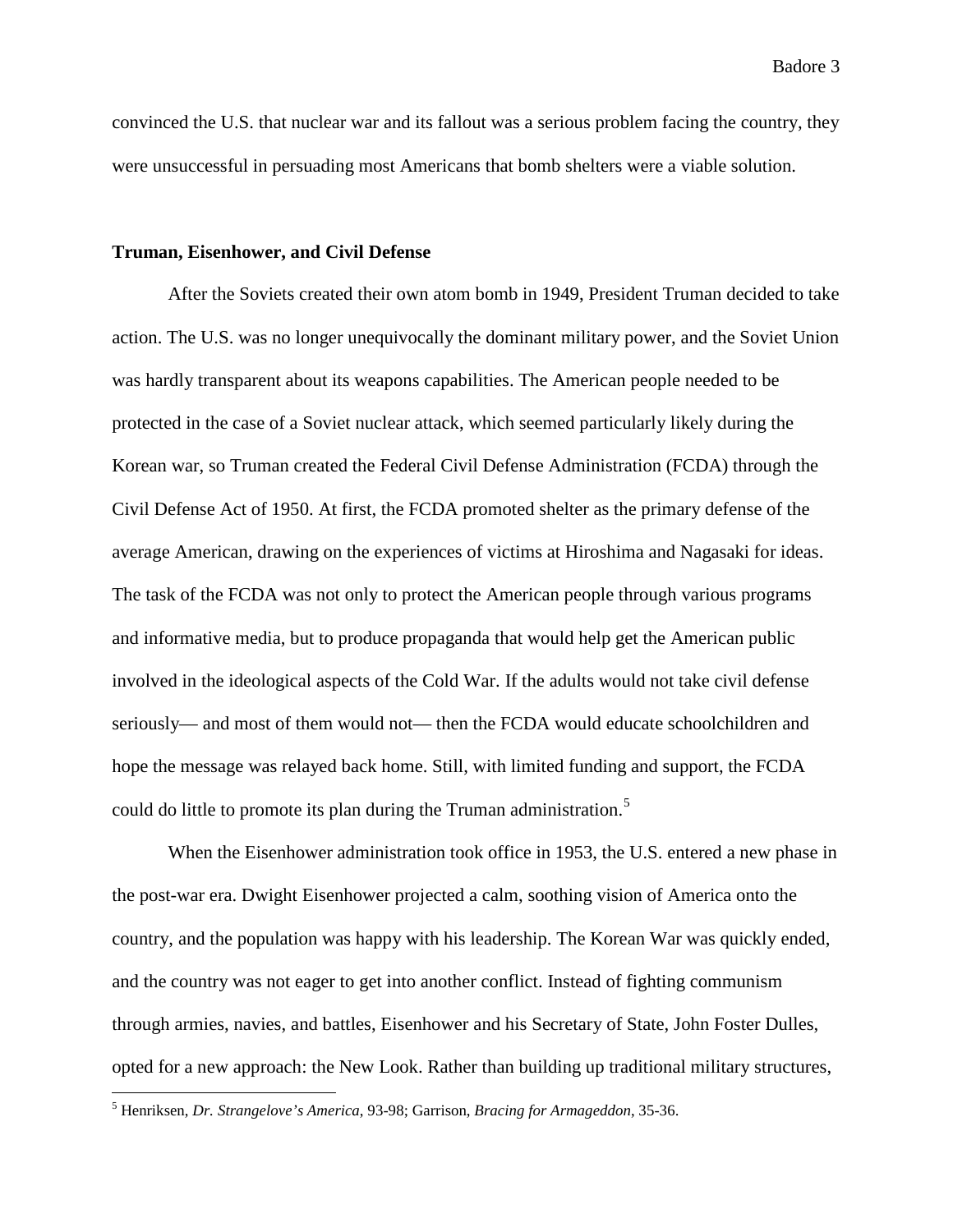the Eisenhower administration cut down the standing army and built up the arsenal of weapons, particularly the new nuclear weapons. Dulles elaborated on this policy with his concept of "massive retaliation." Under this plan, the U.S. would have so many powerful weapons to use on anyone who attacked the nation that no enemy would ever dare attack the U.S. He combined this idea with that of "brinksmanship," pushing the country closer and closer to war in order to force the other side to withdraw their threat or surrender. The result was that nuclear weapons became vital to U.S. strategy in the entire Cold War. With this dependence on nuclear weapons came a greater awareness of their damaging effects and of the battle to keep the civilian population safe.<sup>[6](#page-6-0)</sup>

The next development in nuclear technology to turn the world upside down was the hydrogen bomb, or H-bomb. Between the first test in 1952 and the more famous blast on Bikini Atoll in 1954, it was clear to scientists and eventually the general public that weaponry had changed forever. The first H-bomb destroyed in an instant an area large enough to encompass New York City. The *Bulletin of Atomic Scientists* published a world-perspective on the new Hbomb and its potential effects, trying to separate fact from fiction in all the wild stories scattered around the world. While the FCDA had shifted tactics during the Eisenhower administration to focus on evacuating cities, the development of hydrogen bombs rendered such plans useless. The atom bomb might have been deadly, but it was eminently more survivable than the hydrogen

<span id="page-6-0"></span> <sup>6</sup> Henriksen, *Dr. Strangelove's America*, 91; Rose, 19 Evan Thomas, *Ike's Bluff* (New York: Black Bay Books, 2012), 15. Thomas discusses this extensively in his book *Ike's Bluff*, where he explores the real strategy Eisenhower had during the Cold War. For a further examination of Eisenhower's opposition to nuclear war while maintaining the appearance that he would, in fact, use nuclear weapons if necessary, see Campbell Craig, *Destroying the Village: Eisenhower and Thermonuclear War* (New York: Columbia University Press, 1998). For a different view on Eisenhower's relationship with nuclear power and the Cold War, see Ira Chernus, *Apocalypse Management* (Stanford, CA: Stanford University Press, 2008).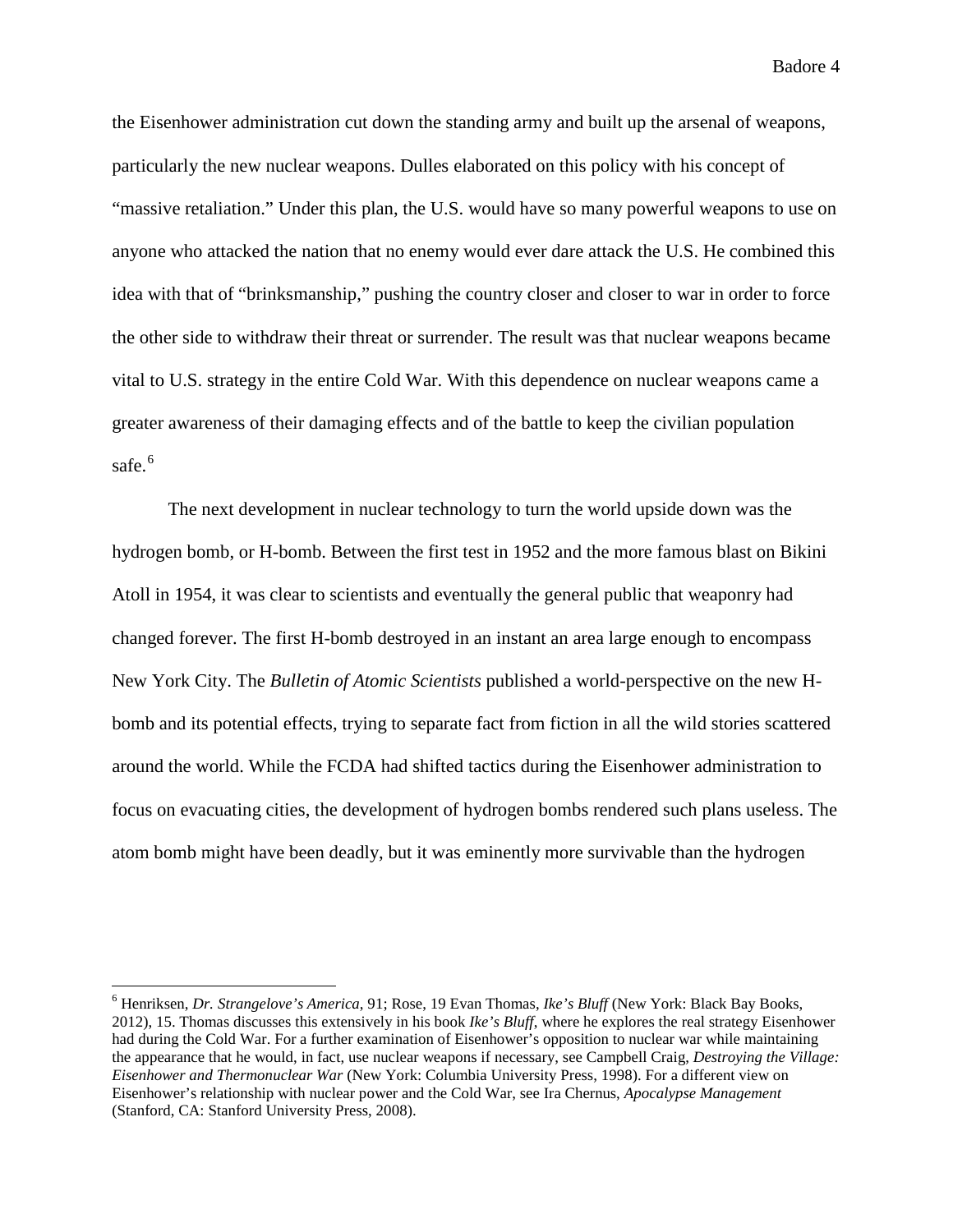bomb. These facts became more widespread as Congressmen Chet Holifield began his 1956 campaign for civil defense.<sup>[7](#page-7-0)</sup>

#### **The Holifield Committee**

Certain politicians stood out for their interest in the impact of a nuclear war on the population. Congressman Chet Holifield, a Democrat from California, was a particularly outspoken proponent of civil designs protected civilian population defense measures in the chance of a nuclear attack. Having studied the effects of the latest nuclear weapons, Holifield was adamant that shelter programs be studied carefully and eventually implemented for the protection of the civilian population. A nuclear war, he felt, would be a total war: "all the people in [the] country are front-line soldiers" because "there is no front line, no back line, the whole world is a battlefield."<sup>[8](#page-7-1)</sup> Nuclear war did not differentiate between civilians and soldiers, between home and battlefield. If there was any possibility of a nuclear war, Holifield wanted the country to be prepared.

Holifield began a series of Congressional hearings in 1956 through his position as the chair of the Military Operations Subcommittee of the House Committee on Government Operations. The hearings displayed the impracticality of earlier evacuation plans, and focused on the impact of radiation on the general population, an issue explored further in a subcommittee on radiation in 1[9](#page-7-2)57.<sup>9</sup> Dee Garrison, in her examination of civil defense policies in the 1950s, describes these initial hearings thusly: "The 1956 Holifield hearings lasted six months and included 211 witnesses, whose testimony filled 3,145 pages. They comprised the most thorough

<span id="page-7-0"></span> 7 Rose, *One Nation Underground*, 127-128; Garrison, *Bracing for Armageddon*, 19-20, 64; "H-Bomb and World Opinion," *Bulletin of the Atomic Scientists* 10 (May 1954): 163-167 http://web.a.ebscohost.com/ehost/pdfviewer/pdfviewer?sid=4eafd047-516d-4806-b8bd-e6d421e65e37%40sessionmgr4005&vid=9&hid=4206 Accessed April 1, 2014.

<span id="page-7-1"></span><sup>&</sup>lt;sup>[8](http://web.a.ebscohost.com/ehost/pdfviewer/pdfviewer?sid=4eafd047-516d-4806-b8bd-e6d421e65e37%40sessionmgr4005&vid=9&hid=4206)</sup> House Subcommittee No. 3 of the Committee on Armed Services, *Civil Defense— Fallout Shelter Program*, pt. 1, 88<sup>th</sup> Cong., 1<sup>st</sup> sess., as quoted in Rose, 5.<br><sup>9</sup> Rose, *One Nation Underground*, 28; Chet Holifield, "Congressional Hearings on Radioactive Fallout," *Bulletin of* 

<span id="page-7-2"></span>*the Atomic Scientists* 14 (1958): 52.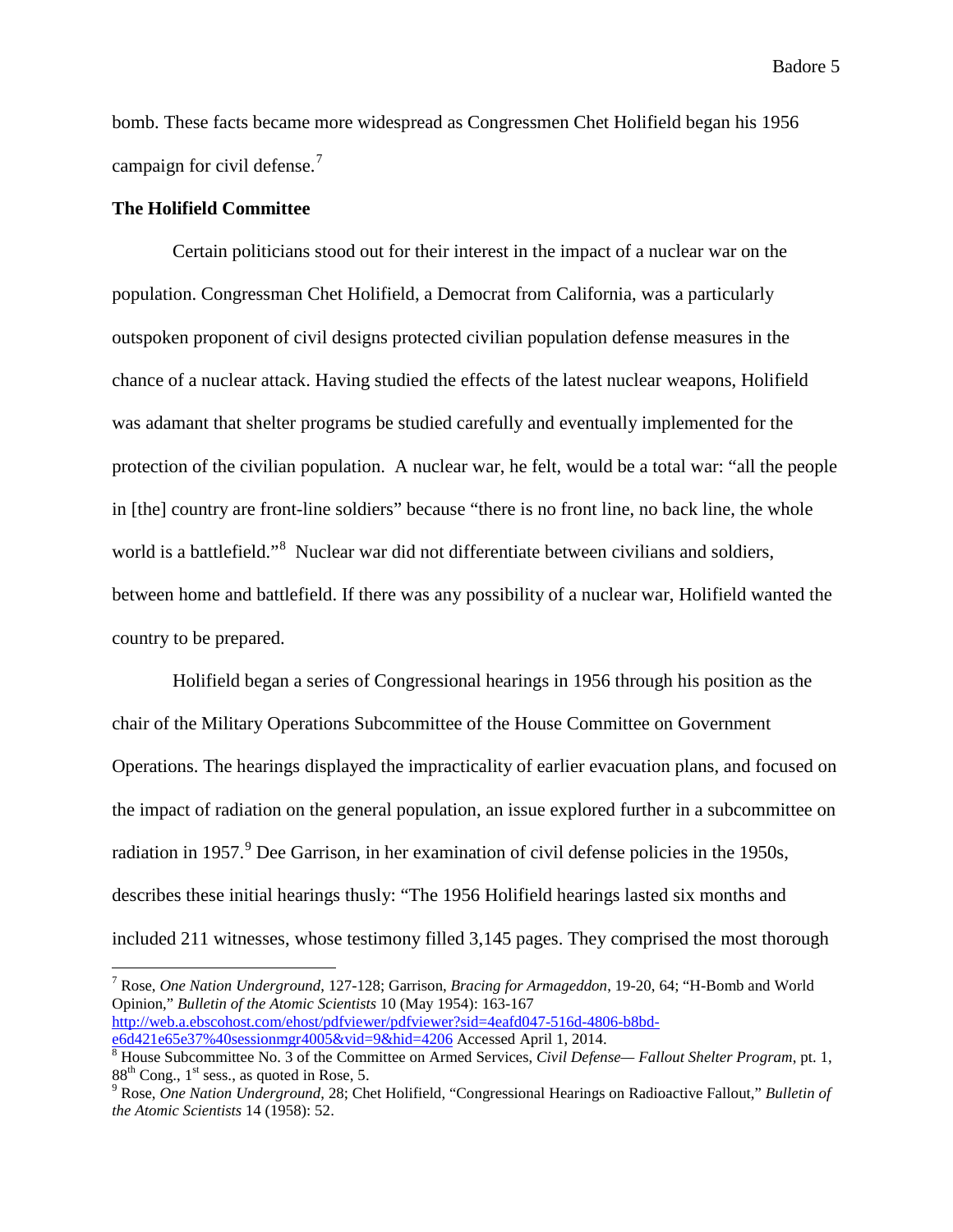investigation of civil defense ever undertaken." Armed with the latest statistics on the impact of nuclear weapons and the resulting fallout, Holifield interrogated scientists, politicians, and bureaucrats about the specific plans in place and the likelihood of their success. The committee hearings revealed to the public how haphazard the FCDA plans were up until this point, particularly the ideas of the head of the FCDA, Val Peterson.<sup>[10](#page-8-0)</sup>

The Congressman himself advocated for bomb shelters. In 1956, he proposed an \$8 billion shelter program, telling *The Washington Post and Times Herald* that "with the danger of radioactive fallout added to the blast and fire effects of an H-bomb attack, people must be able to get into shelters that are within a short distance from the center of [city is likely to be attacked]." Such a plan, he added would be "worthwhile… even if it costs \$100 per person" though he had reputable estimates that such a program could be built for only \$50 or \$60 per person.<sup>[11](#page-8-1)</sup> To Holifield and his supporters, shelter programs meant billions of lives saved and thus the expense to the government and the taxpayers was well worth it. It was a practical plan, far more so than any of the plans the FCDA had accomplished, including their efforts to shelter programs in the past. As he told the *Washington Post and Times Herald* that October, "talk is big, but achievements are little… [The U.S. needs] a rather complete rewriting of the act which spells out the Federal responsibility for major financing and for the performance of civil defense duties."<sup>12</sup> Federal action, rather than state or private efforts, would bring about a comprehensive shelter program that the U.S. needed.

<span id="page-8-0"></span><sup>&</sup>lt;sup>10</sup> Garrison, *Bracing for Armageddon*, 63; David L. Snead, *The Gaither Committee, Eisenhower, and the Cold War* (Columbus, OH: Ohio State University Press, 1999), 44-46, hereafter *The Gaither Committee*.

<span id="page-8-1"></span><sup>&</sup>lt;sup>11</sup> Thomas J. Foley, "Holifield Asks Fast Action on \$8-Billion Shelter Plans," *The Washington Post and Times Herald* April 3, 1956.

http://search.proquest.com/cv\_1485734/docview/148776191/2FD1E7E0A5744DF5PO/4?accountid=2694# Accessed 8 April 2014.

<span id="page-8-2"></span><sup>&</sup>lt;sup>12</sup> "Holifield Predicts Bills to Revamp Civil Defense," *The Washington Post and Times Herald* October 11, 1956. <http://search.proquest.com/docview/148734669/37F1AB49B28A4B22PQ/1?accountid=2694> Accessed 8 April 2014.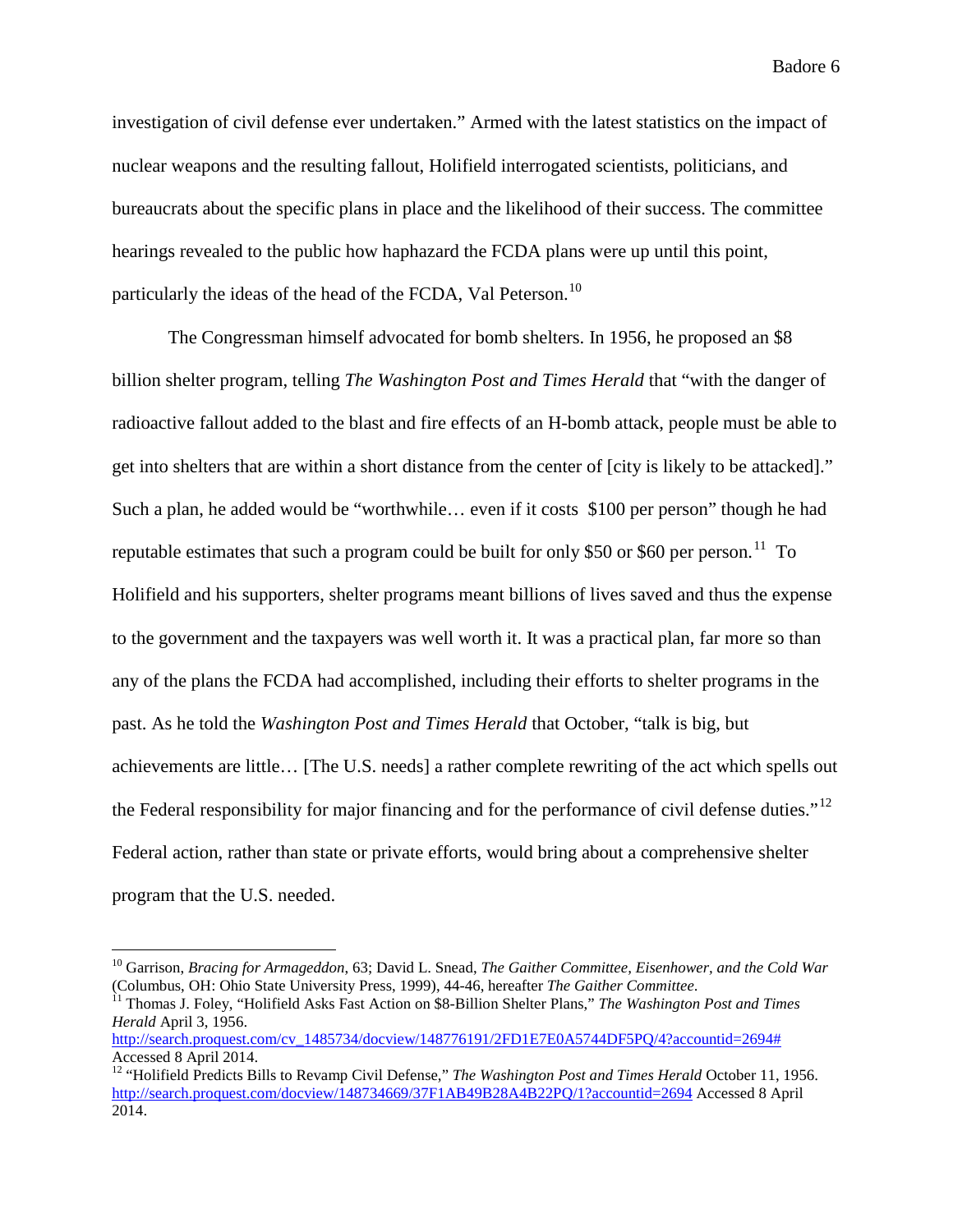Not everyone was as convinced as Holifield, however. Eisenhower had to at least make the appearance of listening to Holifield, as Laura McEnaney states, "even if only to say he had consulted with 'Mr. Atomic Energy' before rejecting the legislative proposal."[13](#page-9-0) His interest in what he termed the "lively argument that seems to be occupying the attention of so many in the United States concerning the effects of radio-active [sic] fallout" were mostly about balancing public anxiety and congressional pressure with his own list of priorities.<sup>[14](#page-9-1)</sup> During the Holifield committee hearings, magazine editor Norman Cousins had asked Eisenhower about a potential meeting with three atomic scientists in Washington, D.C. to testify before Congress. Eisenhower assured Cousins that he had "frequently heard scientific dissertations dealing with every phase of the atomic question, and from diverse viewpoints" and that he was "energetically" working on programs to keep the country safe, as well as "working unceasingly" to bring about world peace and eliminate atomic danger entirely.<sup>[15](#page-9-2)</sup> He certainly wanted to make the point that he was wellinformed on these issues, whatever the general public might think. However, with regard to the hearings, Eisenhower's focus was on the fallout from U.S. nuclear testing, rather than from an atomic war. Shelter programs like Holifield was proposing were not particularly relevant to the question of nuclear testing, and so Eisenhower did not take much notice of that part of the debate. $16$ 

The hearing themselves brought out quite a bit of evidence that bomb shelters were not a necessary or reliable endeavor. Some, such as Willard F. Libby, thought that the need for bomb shelters was overstated. Libby, who was most concerned with U.S. testing of nuclear weapons,

<span id="page-9-0"></span> <sup>13</sup> McEnaney, *Civil Defense Begins at Home*, 57.

 $14$  Dwight Eisenhower to Norman Cousins, July 9, 1957

<span id="page-9-2"></span><span id="page-9-1"></span><http://eisenhower.press.jhu.edu/pdfs/volume18/v18pt02ch04.pdf> Accessed April 20, 2014.  $\overline{\frac{15}{15}}$  Ibid.

<span id="page-9-3"></span><sup>&</sup>lt;sup>16</sup> Dwight Eisenhower to Lewis Lichtenstein Strauss, July 2, 1957, Notes 1 and 2 <http://eisenhower.press.jhu.edu/pdfs/volume17/v17pt10ch21.pdf> Accessed April 21, 2014.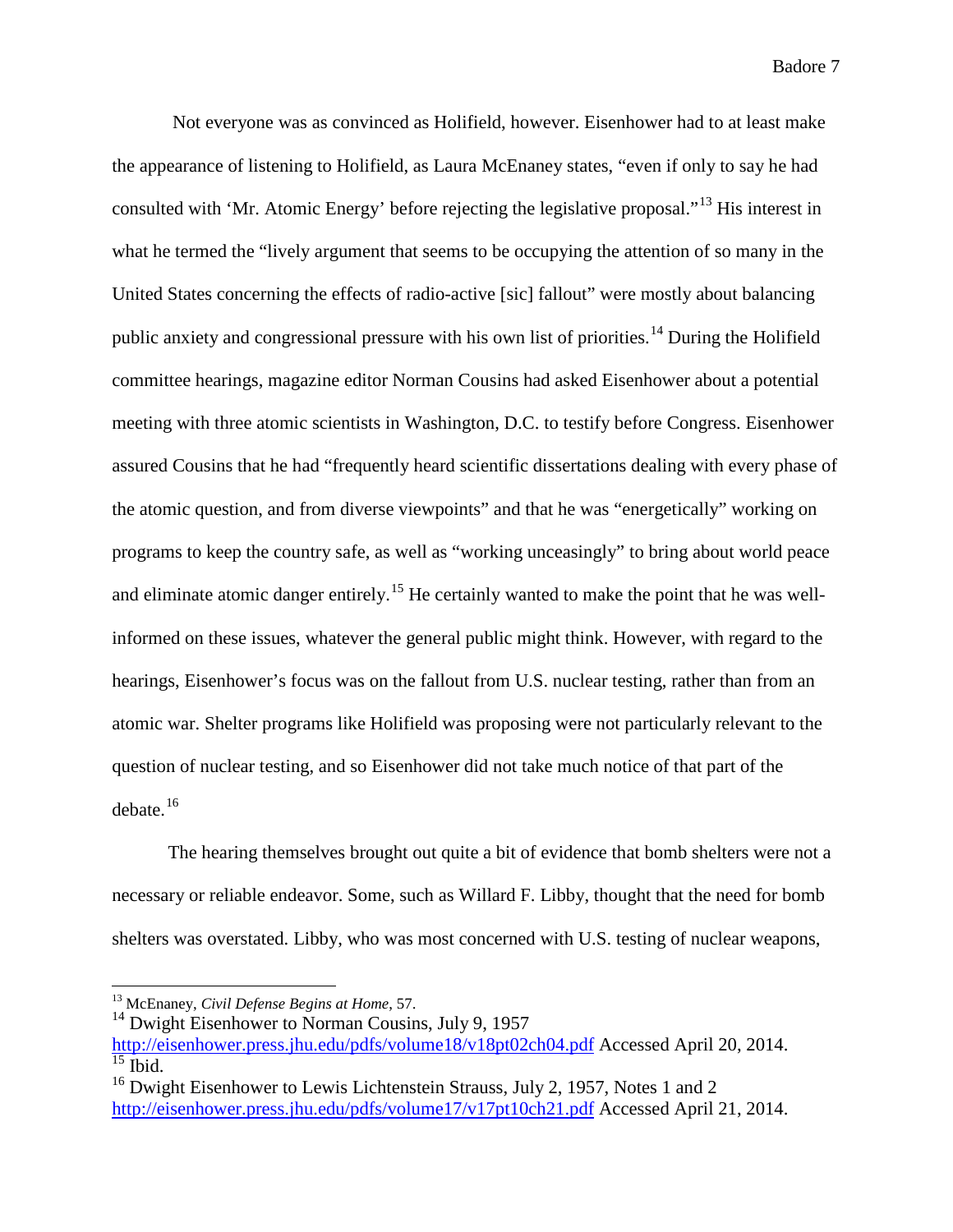claimed that the fallout was not hazardous to the general public. His estimates were backed to some degree by fellow witness Ralph Lapp, though Lapp gave more weight to the idea that a nuclear war was possible. Because prominent scientists in this field at the time had a vested interest in continuing nuclear testing, it was to their benefit to downplay any hazardous effects that nuclear fallout might have on the general population. As one of the main advantages of bomb shelters was protection from fallout that extended beyond the initial airstrike, the scientists' testimony had the effect of downplaying the usefulness of bomb shelters for civilian  $defense.<sup>17</sup>$  $defense.<sup>17</sup>$  $defense.<sup>17</sup>$ 

More devastating to the cause was the testimony of the FCDA leader, Val Peterson and Major General Otto L. Nelson. Nelson spoke of bomb shelter programs as a desperate attempt to avoid facing the painful reality of nuclear war: it was "so difficult, complex and expensive that there is no practical or effective solution. However, this is not to be admitted publicly but instead an ineffective phantom program is to be set up with appropriate individuals and agencies to serve as scapegoats."[18](#page-10-1) Peterson went further, pointing out that nuclear weapons were so powerful and damaging that there was no realistic solution when it came to public survival, though he claimed that civil defense efforts was not an "impossible situation." He told Holifield bluntly that "the man who said that label in shelters you could save 80% of lives in this country during a nuclear attack was talking pure moonshine."[19](#page-10-2) These views were hardly inspiring affirmations of shelter

<span id="page-10-0"></span><sup>&</sup>lt;sup>17</sup>Richard G. Hewlett, *Atoms for Peace and War* (Berkley, CA: University of California Press, 1989), 329-331; Garrison, 64. It is worth noting that Libby was not opposed to bomb shelters, and was advocating for them publically within a few years. However, he was still in favor of continued testing, and thought that fallout might soon become an "academic" question with new advances in nuclear technology. Harry Nelson, "Physicist Urges Bomb Shelters in All Homes," *Los Angeles Times* July 16, 1959 [http://search.proquest.com/cv\\_1485734/docview/167469193/BC332A5AB17A4B99PQ/1?accountid=2694#](http://search.proquest.com/cv_1485734/docview/167469193/BC332A5AB17A4B99PQ/1?accountid=2694)

Accessed 8 April 2014

<span id="page-10-2"></span><span id="page-10-1"></span><sup>18</sup> Civil Defense for National Survival, 3:670; 4:1431–32, 1226, as quoted in Garrison, *Bracing for Armageddon*, 64. <sup>19</sup> Robert E. Thompson, "Peterson Sees Chaos If H-Bomb Hits U.S." *The Washington Post and Times Herald* May 16, 195[6 http://search.proquest.com/cv\\_1485734/docview/148780230/5154501AD34D4CB5PQ/6?accountid=2694](http://search.proquest.com/cv_1485734/docview/148780230/5154501AD34D4CB5PQ/6?accountid=2694) Accessed March 20, 2014; "Civil Defense Chief Hits Back at Critics of Program: Val Peterson Draws Reply By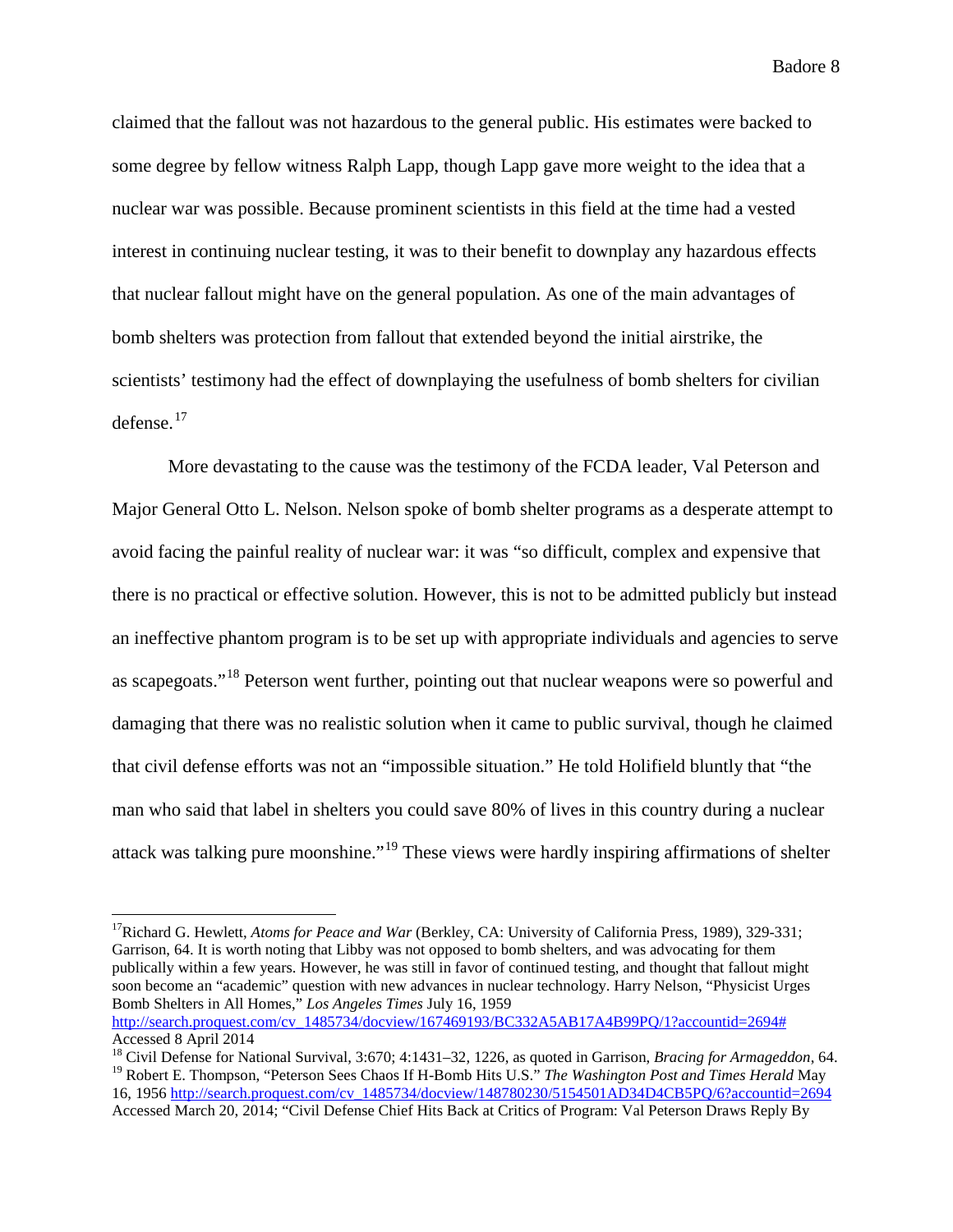programs, and did little to convince the public or the Eisenhower administration that they were a worthwhile investment. If even the head of the agency whose task was to promote civilian defense efforts thought that there was nothing to be done, it seemed hardly likely that anyone else would buy into the whole process.

The only real shelter plan promoted in the hearings themselves was that of the Naval Radiological Defense Laboratory (NRDL), which had been working on a method of fallout protection since the end of World War II. The *Chicago Tribune* reported on the plan, quoting the officer in charge of the project, Captain Richard S. Mandelkorn. Scorning the previous evacuation plans, he claimed that "the fallout patterns from atomic weapons of the type we can expect even at this time, makes it likely that the only safe locations anywhere would be in shelters," and that this should be the "highest priority." Mandelkorn emphasized that the plan would have to be long-term: survivors would be able to emerge from shelters after a short period of time, but for the next year at least, their excursions above-ground would need to be brief and occupied with the lengthy process of decontaminating the area.<sup>[20](#page-11-0)</sup> The plan was a far cry from Holifield's original estimates, involving far more time and effort than the simple concrete shelters that the FCDA had promoted. While the NRDL plan was far more practical and thoughtout than the average shelter plan, it only served to emphasize how radical and far-reaching such a

Rep. Holifield," *Los Angeles Times* September 3, 1956

 $\overline{a}$ 

[http://search.proquest.com/cv\\_1485734/docview/166991023/5154501AD34D4CB5PQ/11?accountid=2694](http://search.proquest.com/cv_1485734/docview/166991023/5154501AD34D4CB5PQ/11?accountid=2694) Accessed April 8, 2014. For further examples of Peterson's cynical view of shelter program success, see Chalmers M. Roberts, "No one in the World Could Meet 'The Situation,' CD Head Says: No Hope for A-Bomb Areas, Peterson Says," *Washington Post and Times Herald* July 22, 1956 [http://search.proquest.com/cv\\_1485734/docview/148743134/5154501AD34D4CB5PQ/13?accountid=2694](http://search.proquest.com/cv_1485734/docview/148743134/5154501AD34D4CB5PQ/13?accountid=2694)

Accessed April 8, 2014. <sup>20</sup> "Shelter Held Only Defense in Atom Attack," *Chicago Tribune* June 23, 1957

<span id="page-11-0"></span>[http://search.proquest.com/cv\\_1485734/docview/180154385/C4BD404EDF1541E0PQ/1?accountid=2694](http://search.proquest.com/cv_1485734/docview/180154385/C4BD404EDF1541E0PQ/1?accountid=2694) Accessed 7 April 2014. See also "A-Bomb Shelter Plan Laid Before Congress," *Los Angeles Times* February 6, 1957. [http://search.proquest.com/cv\\_1485734/docview/167042488/C4BD404EDF1541E0PQ/5?accountid=2694](http://search.proquest.com/cv_1485734/docview/167042488/C4BD404EDF1541E0PQ/5?accountid=2694) Accessed 1 April 2014.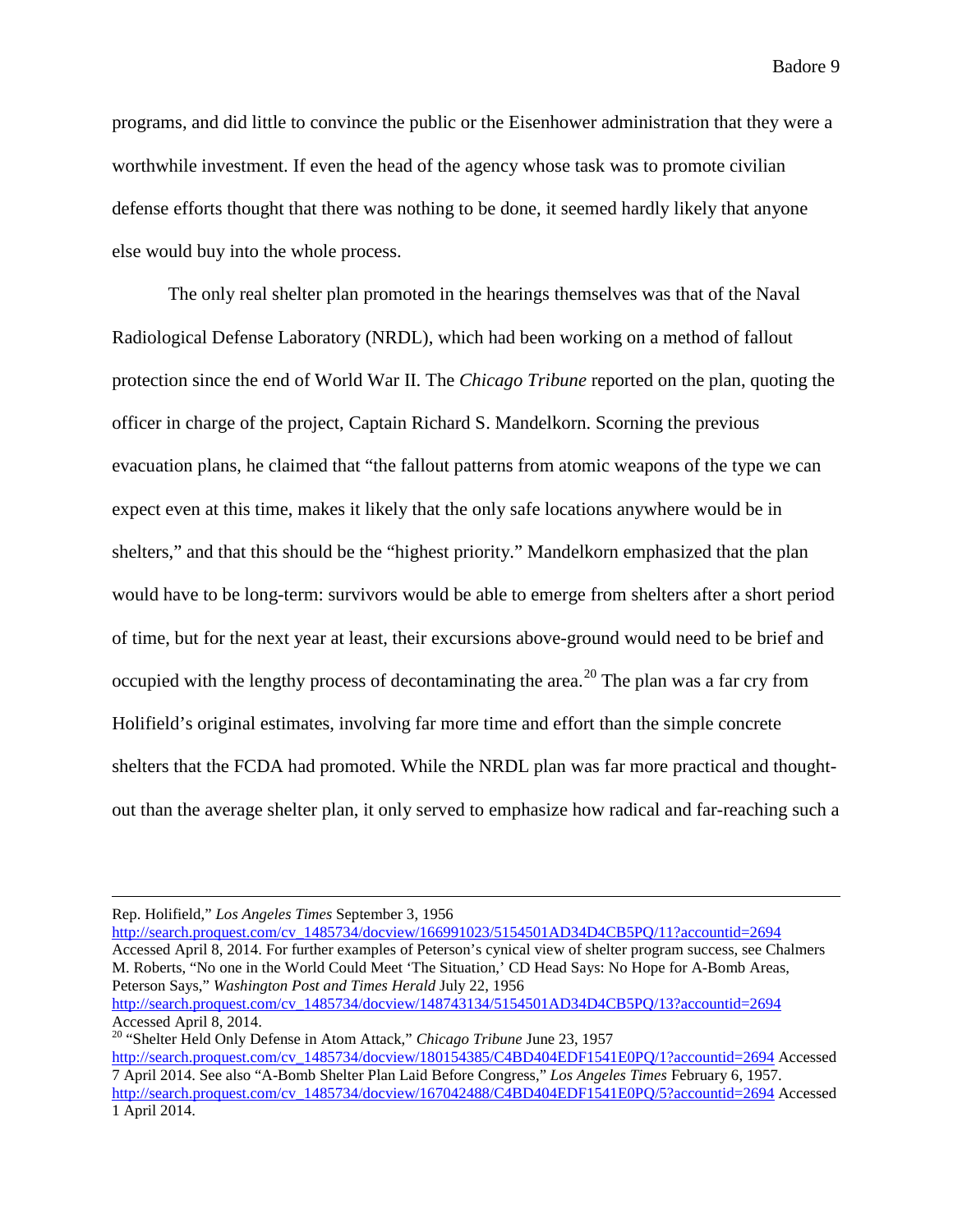plan would have to be in order to provide any realistic protection for society after a nuclear attack.

The Holifield hearings seemed to do the opposite of their intent, showing the public the hopelessness of civilian defense efforts instead of rallying public opinion to the cause. Garrison further emphasized the dilemma Holifield faced when the NRDL plan was revealed, stating that Holifield "could easily predict the average citizen's response to a survival plan to spend much of life underground in a nation controlled by a hundred independent governments." He had gone into the hearings hoping not to "contribute any further to the apathy and indifference and fatalism which are now so extant among the American people" on the subject of civilian defense, but instead his efforts seemed to only validate that feeling.<sup>[21](#page-12-0)</sup> McEnaney did note that "Holifield" revived popular discourse (and anxiety) about the bomb" and pushed Republicans in government to address the issue, lest they seem less sympathetic than Democrats to the American public. However, she acknowledges that the success of the committee was that it "[shined] the light on poorly conceived evacuation plans."[22](#page-12-1) If the best the committee could accomplish was to denigrate the current state of civil defense, that said quite little for its ability to stir up public support for bomb shelters.

Furthermore, the hearings seemed to make little difference in public opinion. The Gallup polls for 1956 indicate that the majority of Americans thought there would be another world war within their lifetimes, that the hydrogen bomb would be used to attack U.S. cities, and that their homes might well be wiped out. However, when asked whether they thought their "[families]

<span id="page-12-0"></span><sup>&</sup>lt;sup>21</sup> Garrison, *Bracing for Armageddon*, 65; Civil Defense for National Survival: Hearings before a Subcommittee of the Committee on Government Operations, House of Representatives, 84th Cong., 2d sess., 7 parts (Washington, D.C.: U.S. Government Printing Office, 1956) as quoted in Garrison, 63. Garrison notes that in her interviews with Holifield, he claimed his purpose was to show the futility of shelter programs, which she felt was a retrospective justification for his earlier support. Garrison, 207, note 5. Given the overwhelming support he gave to the programs at the time, as seen in all quoted newspaper articles on the subject, as well as his extensive committee hearings, this seems an accurate assessment of his later interviews with Garrison.

<span id="page-12-1"></span><sup>22</sup> McEnaney, *Civil Defense Begins at Home,* 57.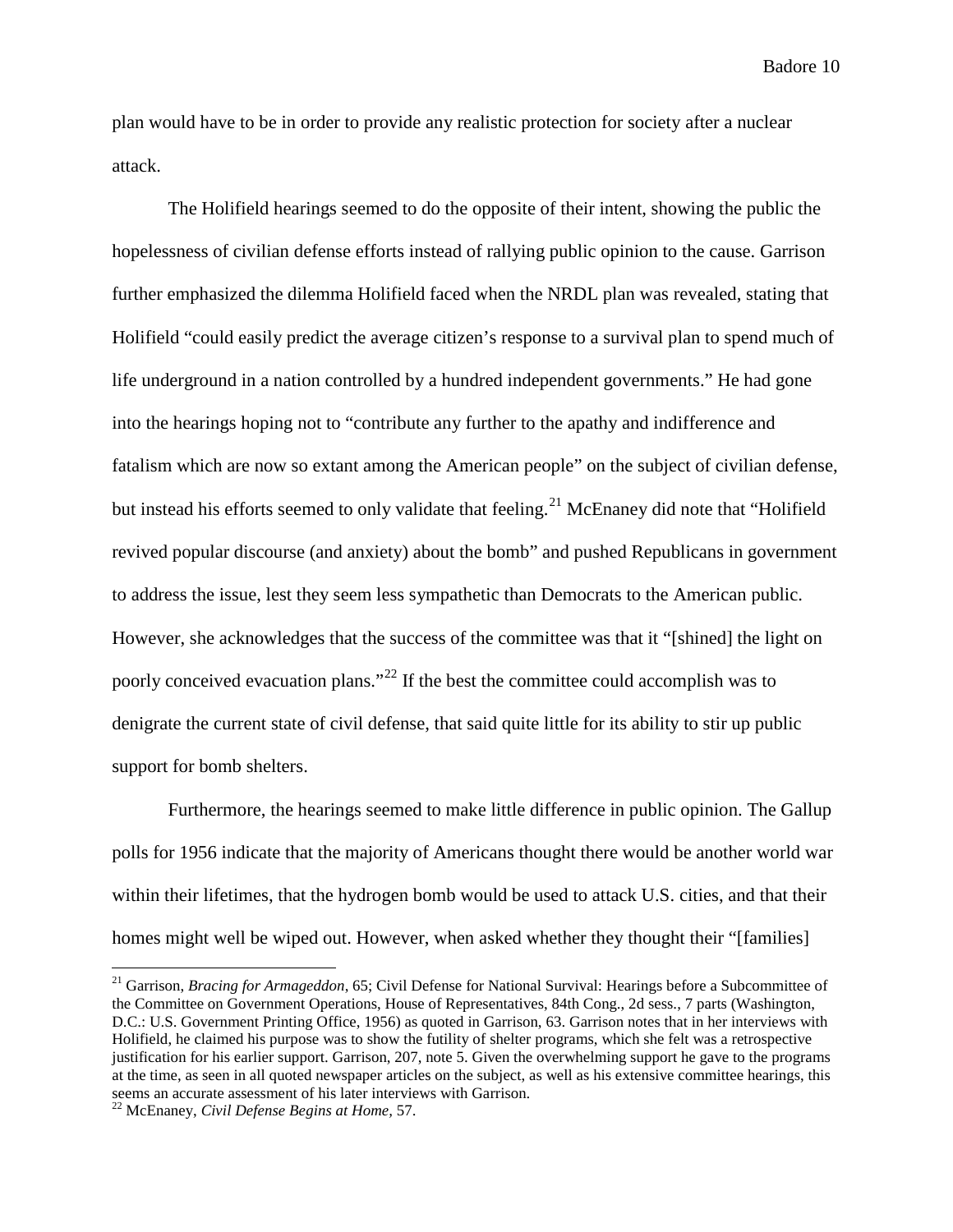would be likely to live through an atomic war," only 29% of Americans responded 'yes.<sup> $23$ </sup> Civil defense proponents may have succeeded in convincing Americans that a nuclear war was both distinctly possible and highly dangerous, but they had clearly done a less than stellar job of inspiring confidence in their own solutions. Mrs. Alexander Stewart, representing the Women's International League for Peace and Freedom in the hearings, gave insight into the public's lack of support for bomb shelters: "It is for us, too, to recognize finally that civil defense, however conscientiously devised, is a cruel delusion, an expense of spirit in a waste of shame, and a relic of wars already passed into history."[24](#page-13-1) Though *Life* magazine and the *Saturday Evening Post* tried to excite public interest in bomb shelters, "a subject not willingly faced by most Americans," the articles did indicate that the general population was uninterested and unimpressed by the dire prophesying of civil defense proponents.<sup>[25](#page-13-2)</sup>

These fatalistic views were echoed in other publications, including the *Bulletin for the Atomic Scientist*. The "sometime missionary for civil defense," Philip Wylie, abandoned the idea of shelter programs when the power of the hydrogen bomb was made more clear, as Holifield's hearings documented. He wrote in 1957, "Where once I felt national apathy was dangerous, I now feel it would be common sense." He elaborated, explaining that survival through underground colonies would be a temporary— and unlivable— reprieve from annihilation. Furthermore, by the time any such shelter program was built, the Soviets would no doubt have weapons powerful enough to render such plans useless.<sup>[26](#page-13-3)</sup> Holifield and his like-minded

<span id="page-13-0"></span><sup>&</sup>lt;sup>23</sup> George H. Gallup, "July 16, 1956," "July 18, 1956," "December 19, 1956," in *The Gallup Poll: Public Opinion, 1972-1977* Vol. 2 (New York: Random House, 1972), 929.

<span id="page-13-1"></span><sup>&</sup>lt;sup>24</sup> Civil Defense for National Survival, Part 3, 2847, as quoted in Garrison, *Bracing for Armageddon*, 64; Garrison, *Bracing for Armageddon*, 208 note 25.

<span id="page-13-2"></span><sup>&</sup>lt;sup>25</sup> "Scientific Blueprint for Atomic Survival," *Life*, March 18, 1957, as quoted in Henriksen, *Dr. Strangelove's America*, 102; Henriksen, *Dr. Strangelove's America*, 102-103.<br><sup>26</sup> Spencer R. Weart, "History of American Attitudes to Civil Defense," in *Civil Defense A Choice of Disasters* ed.

<span id="page-13-3"></span>John Dowling and Evans M. Harrell (New York: American Institute of Physics, 1987), 20-21, hereafter "American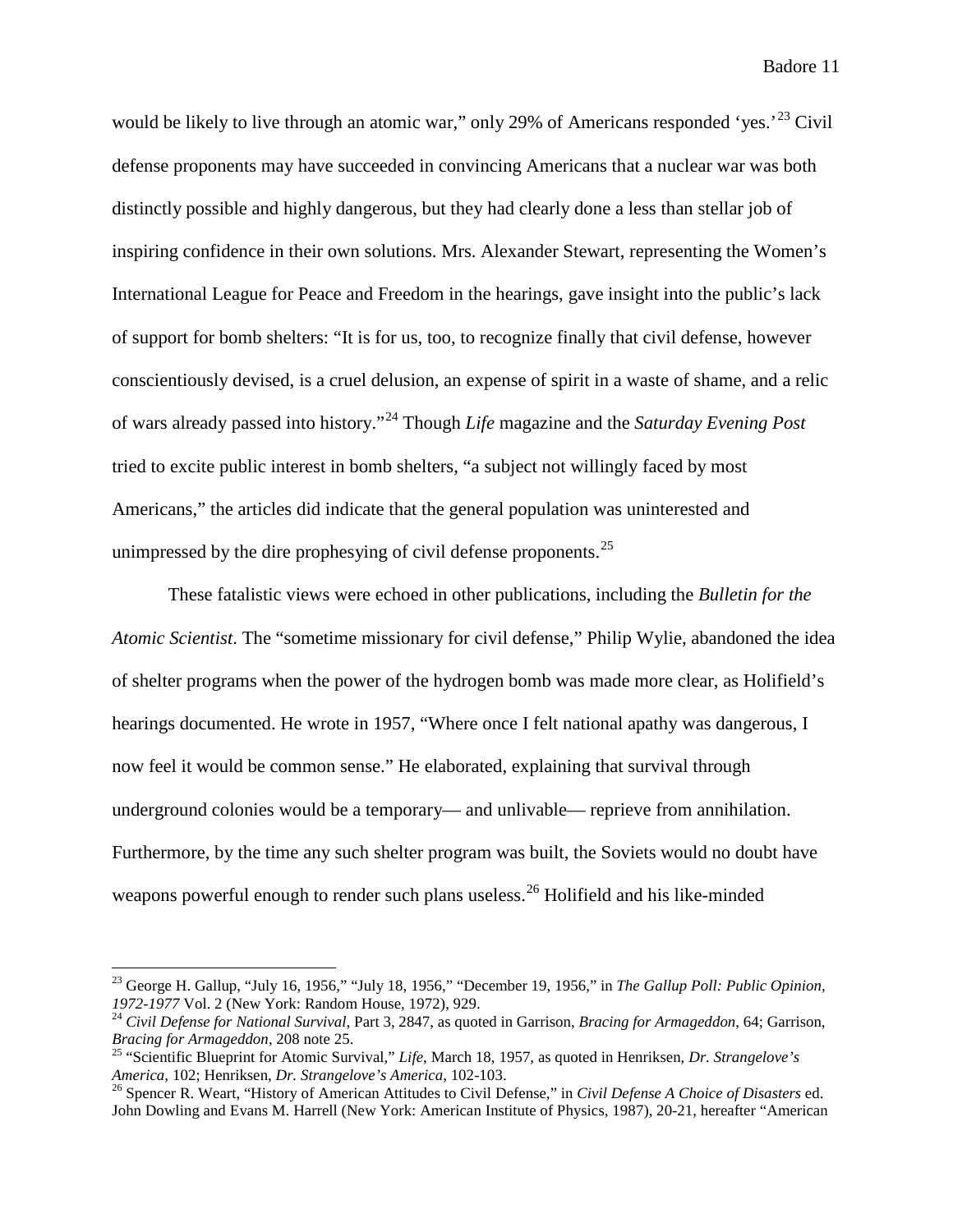colleagues had done their job too well: they had succeeded in raising public awareness of the dangers of nuclear warfare, particularly with the latest weapons, and in doing so had undermined their plans for public safety. Few people who heard about the horrors of the newest nuclear weapons and the state of civilian defense could be enthusiastic about bomb shelter plans.<sup>[27](#page-14-0)</sup>

Nonetheless, in January 1957, the House Military Operations Subcommittee introduced H.R. 2125 in order to overhaul the entirety of civil defense, creating an entirely new department, the Department Of Civil Defense (DCD). The FCDA, not to be outdone, had submitted its own shelter plan to the Eisenhower administration at the end of 1956. Peterson had been convinced by the latest reports on the health consequences of fallout and the new Soviet ICBMs that shelter was the only option. Evacuation plans had been considered inadequate for some time by then, but the new weapons rendered them utterly useless: ICBMs meant a warning time of just fifteen minutes. There was no way that entire cities could be evacuated within that time frame. Naturally, Peterson was not content to merely promote shelter programs: by February 1959, he was once again promoting evacuation plans and implying that shelters were not enough.<sup>[28](#page-14-1)</sup>

Holifield was enthusiastic, claiming that "a shelter program is the acid test of a national will to build an effective civil defense." The plans were eagerly promoted by the National Association of State Civil Defense Directors, who, like Peterson and Holifield, felt the federal government should be more heavily involved in civil defense. Financially speaking, civil defense had to be a largely federal program, as states would not be able to fund elaborate shelter

 $\overline{a}$ 

<span id="page-14-1"></span><span id="page-14-0"></span>Attitudes,"; Philip Wylie, "Mr. Wylie's Answer," *Bulletin of the Atomic Scientists* 13, no. 4 (April 1957): 146 <http://books.google.ca/books?id=iAkAAAAAMBAJ&q=wylie#v=onepage&q&f=false></del> Accessed 4 April 2014<br><sup>27</sup> Garrison also credits the presidential campaign of Adlai Stevenson and British research on radiation with increased public awareness of the devastating effects of nuclear fallout. Garrison, *Bracing for Armageddon*, 66.<br><sup>28</sup> McEnaney, *Civil Defense Begins at Home*, 56-57; David F. Kruger, *This Is Only A Test: How Washington Prepared for Nuclear War* (New York: Palgrave Macmillan, 2006), 136, hereafter *This is Only a Test*; "50% Toll Forecast If U.S. is Attacked: Peterson Testifies This Tally Would Stand Despite the Best Shelters Built," *New York Times* February 19, 1957.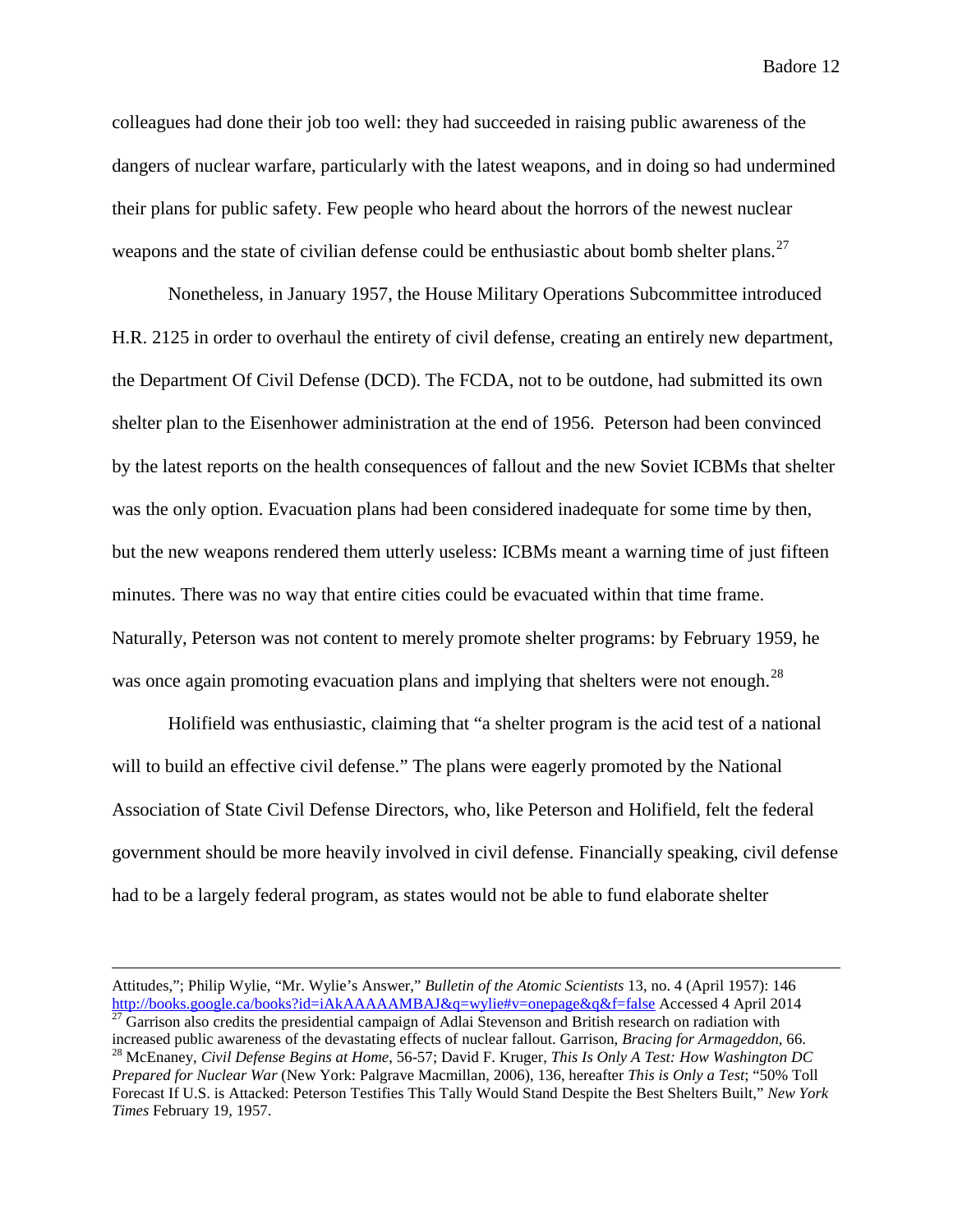programs.[29](#page-15-0) Congress, however, was less impressed. The House voted in February 1957 to cut funding to civil defense to one third of the requested budget, and less than half of the previous year's allotment. Shelter programs were not only unpromising, but potentially disastrous to public morale: they "might generate 'adverse psychological effects' among citizens, due to the fact that shelters represented 'ever-present evidence of personal danger."<sup>[30](#page-15-1)</sup> Bomb shelters seemed unlikely to help in the case of a nuclear war and likely to paint the U.S. as a land of cowards ready to dive underground at a moment's notice. Members of Congress, including Representative Ed Edmondson of Oklahoma, expressed their disapproval of Peterson and the progress of the FCDA. *The New York Times* reported that Congress was particularly unhappy with Peterson's vague, contradictory views on civil defense and his denigration of shelter programs like the one he had just proposed.<sup>[31](#page-15-2)</sup> Just as the Holifield hearings had done more to convince the general public that civil defense was useless, they had undermined Congressional confidence in the entire program.

#### **The Gaither Committee**

Eisenhower himself was less than enthusiastic about the shelter program proposals in early 1957. Further complicating the administration's approach to civil defense were a series of events that autumn which created a great deal of anxiety and upset among the public. 1957

[http://search.proquest.com/cv\\_1485734/docview/114066811/5DCD6E5A5F314665PQ/4?accountid=2694](http://search.proquest.com/cv_1485734/docview/114066811/5DCD6E5A5F314665PQ/4?accountid=2694) Accessed April 1, 2014. This article provides an excellent overview of the proposed changes. See also "Holifield Hits Civil Defense for 'Unreality,'" *Los Angeles Times* July 16, 1957

[http://search.proquest.com/cv\\_1485734/docview/167133693/F1F3217F314A46FDPQ/1?accountid=2694](http://search.proquest.com/cv_1485734/docview/167133693/F1F3217F314A46FDPQ/1?accountid=2694) Accessed April 3, 2014.

<span id="page-15-0"></span> <sup>29</sup> Snead, *The Gaither Committee*, 45; "States Back Plan for Civil Defense: Greater U.S. Role Favored as Committee Endorses Changes in 1950 Act," *New York Times* March 3, 1957

<span id="page-15-1"></span><sup>&</sup>lt;sup>30</sup>McEnaney, *Civil Defense Begins at Home*, 58, Agenda, Civil Defense Advisory Council Meeting, 28-29 May 1957, as quoted in McEnaney, *Civil Defense Begins at Home*, 58.

<span id="page-15-2"></span><sup>&</sup>lt;sup>31</sup> E. W. Kenworthy, "Civil Defense Cuts By House Indicate Doubts on Program," *New York Times* March 24, 1957. House members cited in the *Times* article also expressed dismay at the FCDA's long-term promotion of evacuation plans as the only possible solution, particularly in light of the Holifield hearings.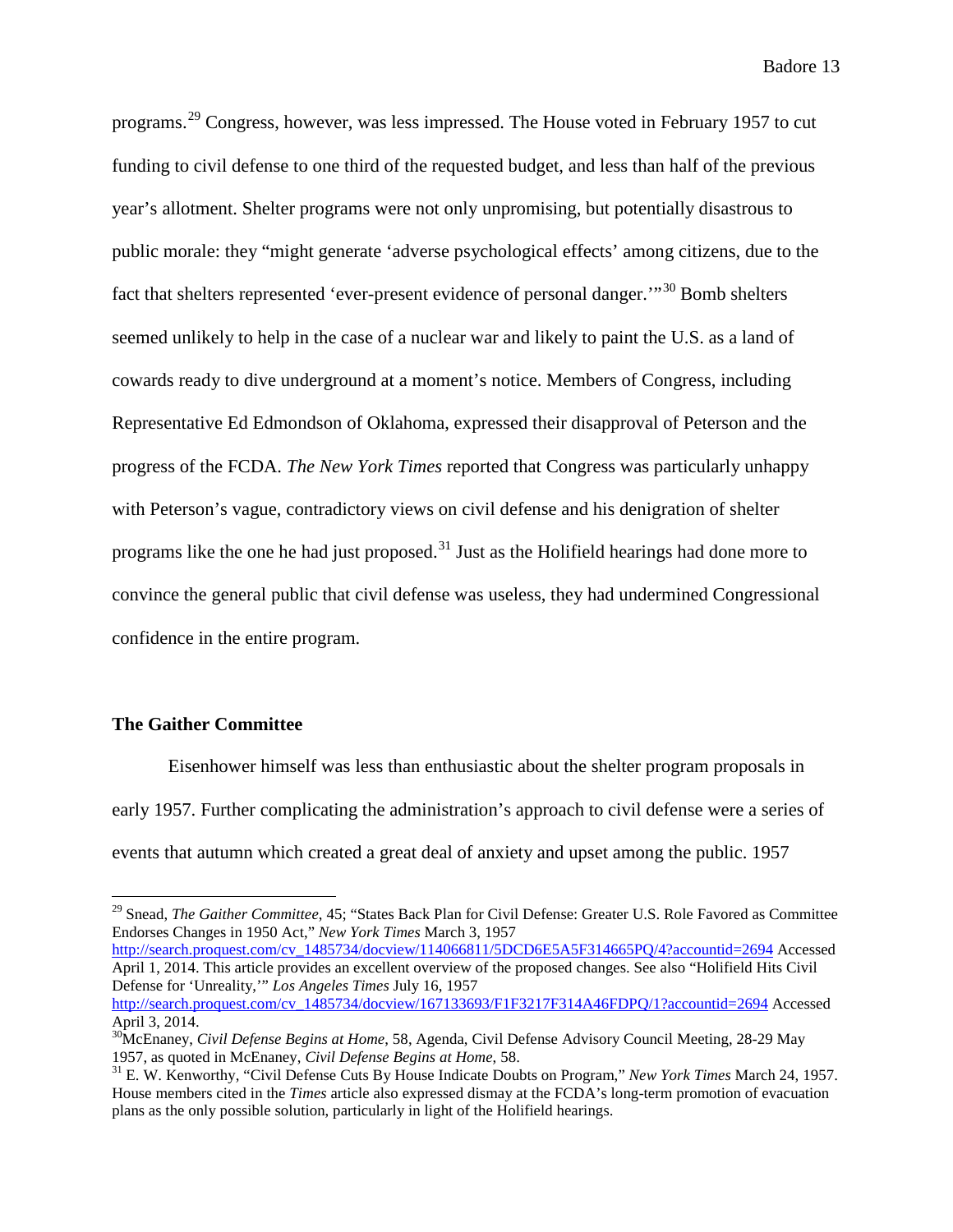brought Eisenhower the integration crisis in Little Rock, Arkansas, continued legislative battles over the Civil Rights Act of 1957, Soviet tests of new ICBMs, and perhaps most importantly, the Soviet launches of Sputnik and Sputnik II. While all these events caused general tension, the latter two generated a tidal wave of public attention— in some quarters, even hysteria— on the Cold War battle for supremacy. A Soviet attack on the U.S. seemed distinctly possible in that climate, reinforcing all the civil defense propaganda of the previous decade, and even sparking rumors about Russia "firing death rays from the moon."[32](#page-16-0) Americans might have been apathetic before, but the advancement in Soviet technology and weaponry made nuclear war an even more present reality than all the test wars of the FCDA could accomplish.

Bowing to public concern and Congressional pressure, Eisenhower formed a committee to study the preparedness of the U.S. for nuclear attack: the Science Advisory Committee, more popularly known as the "Gaither Committee" after the first chairman, H. Rowan Gaither, Jr. Though the original task was comprised of four separate studies, the Gaither Committee "proved the most important, as it eventually incorporated the findings of the other three in reaching its final conclusions."[33](#page-16-1) The panel was comprised of experts in all relevant fields, including scientists, defense specialists, and military leaders. Throughout the study, the Gaither Committee consulted with businessmen, engineers, strategic thinkers, and experts in any field that became relevant through the course of investigation.

The committee was controversial: Senator Henry M. Jackson declared that "the bankruptcy of the present [National Security Committee] technique is dramatized by the

<span id="page-16-0"></span> <sup>32</sup> Snead, *The Gaither Committee*, 78-79; "Russia Tests an Intercontinental Ballistic Missile," *This Day in History* <http://www.history.com/this-day-in-history/russia-tests-an-intercontinental-ballistic-missile> Accessed 30 March 2014; Thomas, *Ike's Bluff*, 258; 256-259. For a further examination of Eisenhower and the Sputnik crisis, see Yanek Mieczkowski, *Eisenhower's Sputnik Moment: the Race for Space and World Prestige* (Ithaca, NY: Cornell University Press, 2013).

<span id="page-16-1"></span><sup>&</sup>lt;sup>33</sup> Snead, *The Gaither Report*, 46-47. Gaither stepped down from his position as chair and was replaced by Robert Sprague and William Foster after a poor medical diagnosis, but the appellative remained. Gaither himself stayed on the panel in the advisory branch. For a complete list of panel members, see Snead, *The Gaither Report*, 47.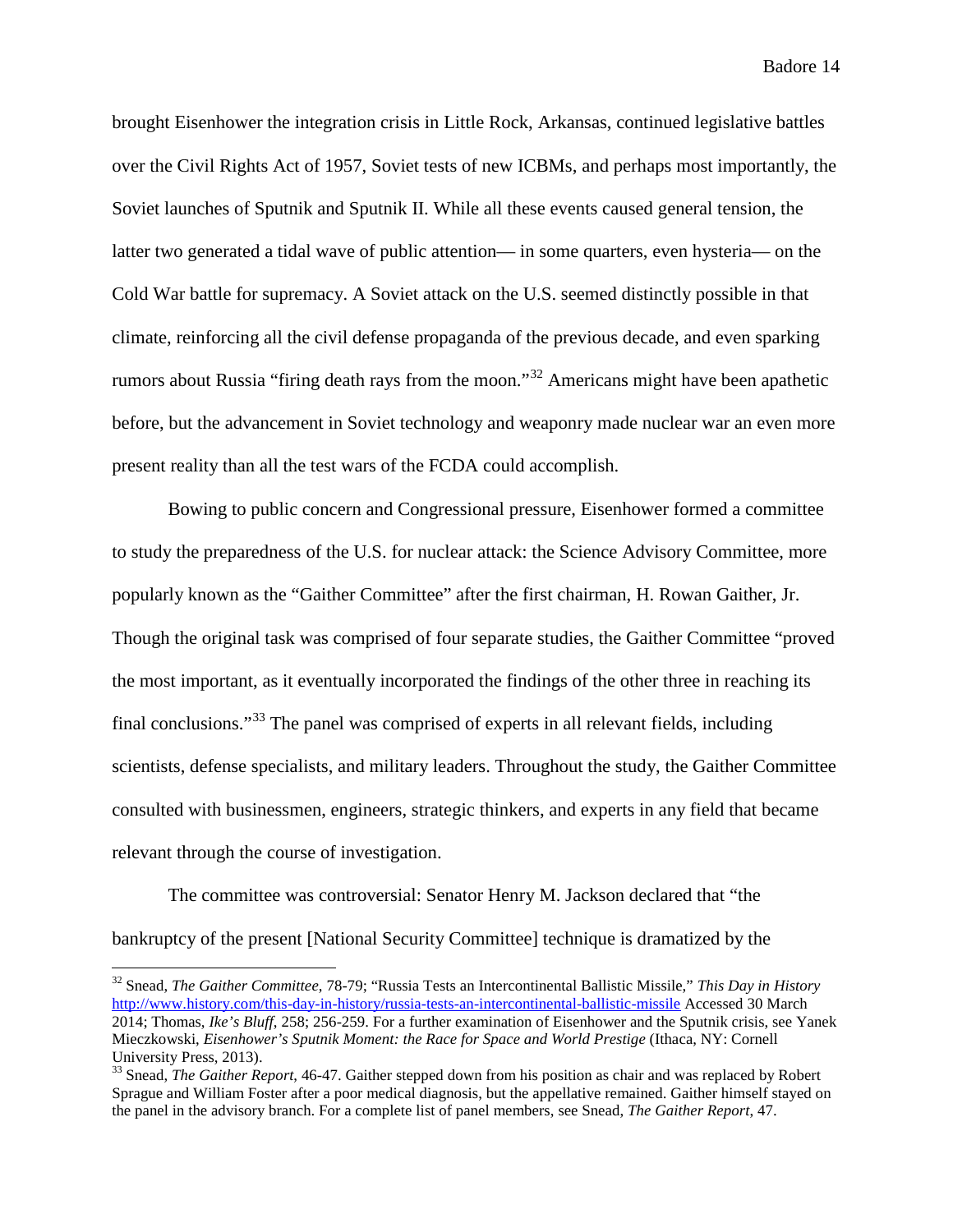[Eisenhower] Administration's increasing reliance on "distinguished citizens committees," though Morton H. Halperin, writing in *World Politics* a few years later, defended the decision to use civilians who would supposedly be "unbiased."<sup>[34](#page-17-0)</sup> Nonetheless, the Gaither Committee was able to examine the best reports of the day on nuclear weapons, Soviet strategic capabilities, and civilian defense outside of classified information, like that of the CIA. This information was rather hyperbolic by nature: many of the top government officials and scientific laboratories at the time were certain that there was a 'missile gap' between the U.S. and the Soviet Union, which made an attack by the Soviets appear far more likely than the reality. Statistics on weapons and defenses, moreover, had to be continually updated as new weaponry was invented. The Gaither Committee ordered technical studies specifically for their report, asking for the latest figures and shelter plans. Working in utter secrecy, the Committee slowly prepared the report to Eisenhower.<sup>[35](#page-17-1)</sup>

The Gaither Committee presented its report, "Deterrence and Survival in the Nuclear Age," on November 7, 1957. The report began by affirming the danger of Soviet expansionism, and classifying its research as "active and passive defense measures from two standpoints: their contribution to deterrence; and their protection to the civil population if war should come by accident or design." The biggest threat, from the Committee's perspective, was the rapid Soviet military advancement that had apparently taken place within the past few years. Accordingly, the

<span id="page-17-0"></span><sup>&</sup>lt;sup>34</sup> Henry M. Jackson, "To Forge a Strategy for Survival," *Public Administration Review* 19, no. 3 (Summer 1959): 161; Morton H. Halperin, "The Gaither Committee and the Policy Process," *World Politics* 13, no. 3 (April 1961), 361-362. Research on the Gaither Committee is fairly limited, not least because relevant documents surrounding the reports were not declassified until the 1990s. Snead, 4. However, the Gaither Report is considered significant enough to appear in most accounts of civil defense and nuclear weaponry during the Eisenhower era, such as *Ike's Bluff* and *One Nation, Underground*. Michael Krepon's article "The Mushroom Cloud that Wasn't: Why Inflating Threats Won't Reduce Them," *Foreign Affairs* 88, no. 3 (2009): 2-6 discusses the Committee in the context of Cold War strategy and modern efforts at civilian defense. For further information on the Gaither Committee members, see David Snead's book on the subject.

<span id="page-17-1"></span><sup>35</sup> Halperin, "The Gaither Committee and the Policy Process," 363-364; Snead, *The Gaither Committee*, 104-105; 116-117; 121. Snead also cites an amusing poem titled "Ode to Eternity," written by committee member Albert Hill, which mocked Eisenhower's apparent preference to die in a nuclear war rather than spend any extra money. Hill to Sprague, September 28, 1957, as quoted in Snead, 117.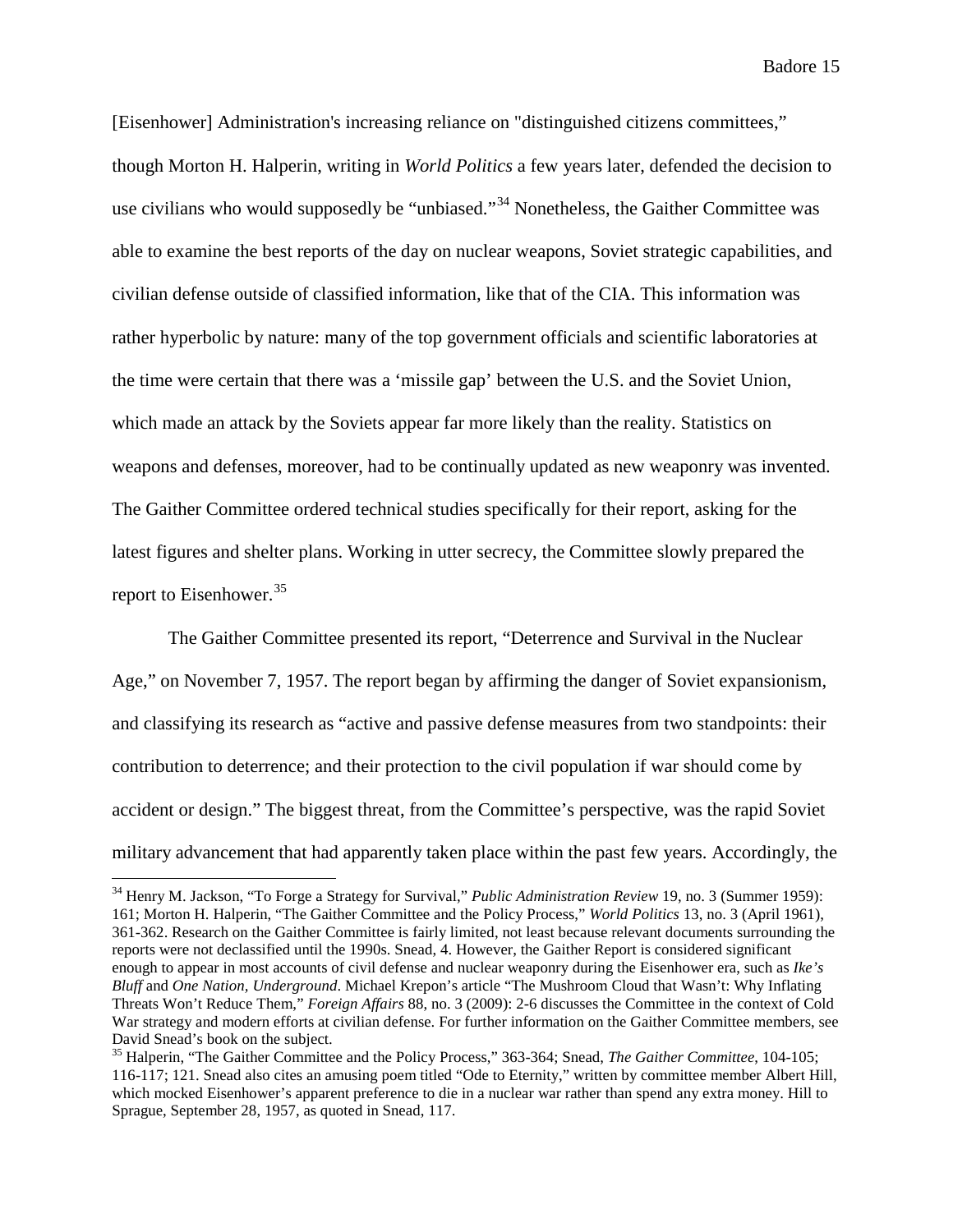committee wanted to protect the U.S. from a Soviet or even Chinese military attack. Having examined the past and current plans for civil defense, the Gaither Report declared bluntly that "active defense programs now in being and being programmed for the future will not give adequate assurance of protection to the civilian population. The outlook for 'passive defense' programs was similarly dim.[36](#page-18-0)

Like Eisenhower himself, the Gaither Committee acknowledged that the best protection was the avoidance of nuclear war, and thus the stockpiling of nuclear weapons to continue the policy of massive retaliation. However, the Gaither Committee felt that the policy was only useful if the civilian population was adequately protected:

As long as the U.S. population is wide open to Soviet attack, both the Russians and our allies may believe that we shall feel increasing reluctance to employ SAC in any circumstance other than when the United States is directly attacked. To prevent such an impairment of our deterrent power and to ensure our survival.  $37$ 

If the Soviets saw how vulnerable the U.S. civilian population was, they would not believe that the U.S. would in fact use nuclear weapons. The U.S. might use those weapons to retaliate against a Soviet missile strike, as the policy of massive retaliation indicated, but that would only be if the enemy fired first. Because entire cities filled with people would definitely perish in a nuclear war, the U.S. would not dare to fire the first shot. This, the Gaither Committee concluded, undermined the entire U.S. strategy in the Cold War. More importantly, it left the majority of Americans open to certain death within an instant.

To fix the flaw in U.S. military policy, as the Gaither Committee saw it, the U.S. needed to implement a shelter program. This would protect American citizens in the case of a nuclear

<span id="page-18-0"></span> <sup>36</sup> *U.S. Science Advisory Committee*, "Deterrence and Survival in the Nuclear Age," November 7, 1957 <https://ia601700.us.archive.org/22/items/deteviv00unit/deteviv00unit.pdf> Accessed 29 March 2014, 12; 15-16. Hereafter "Gaither Report."

<span id="page-18-1"></span><sup>&</sup>lt;sup>37</sup> "Gaither Report," 18.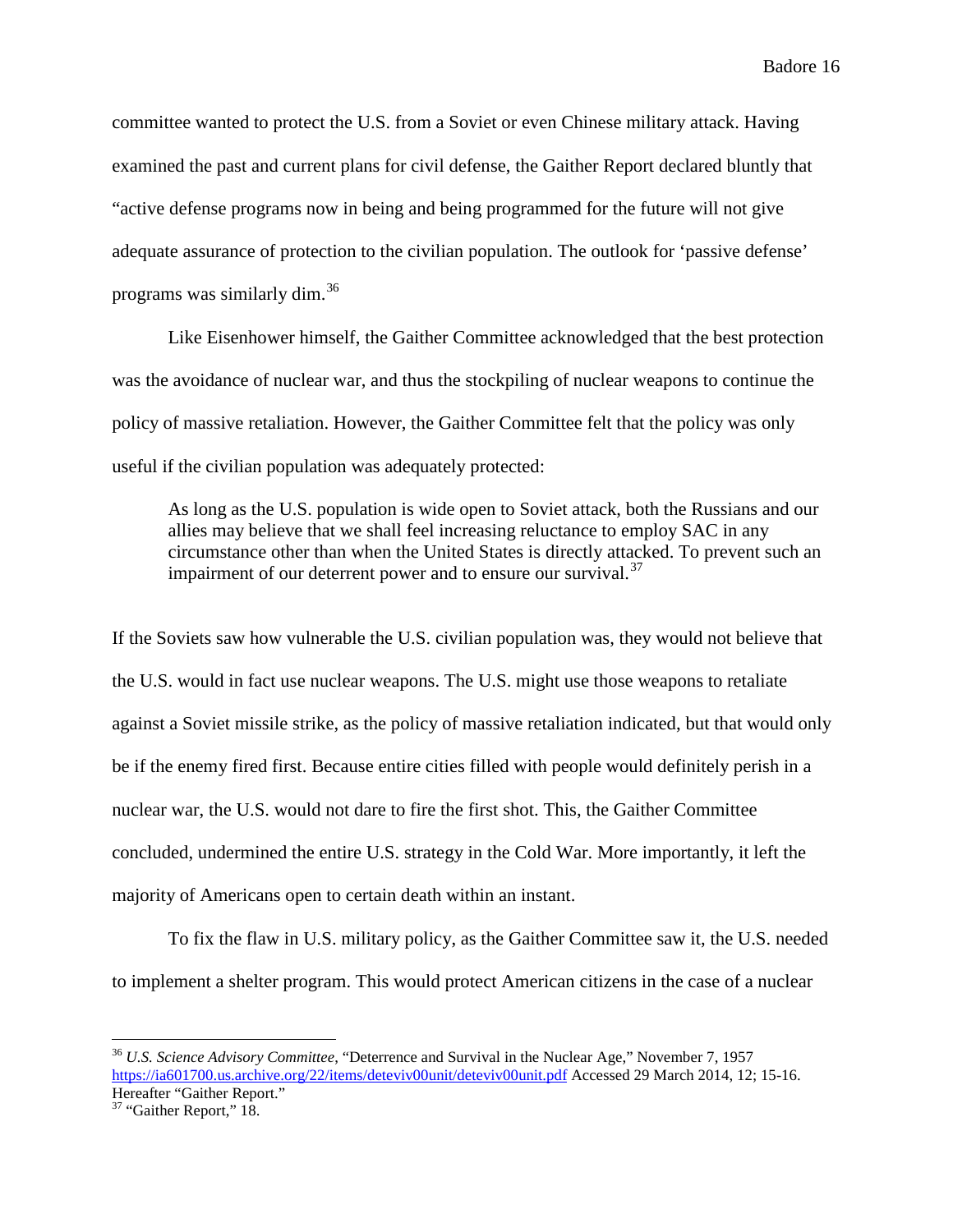attack, give the country a fighting chance to rebuild, and prove to the Soviets that there was nothing preventing the U.S. from using nuclear weapons. Fallout shelters were the "only feasible protection," the Committee was "unable to identify any other type of defense likely to save more lives for the same money in the event of a nuclear attack." Given the newest weapons, the report acknowledged, those affected by the initial blast would not survive. Fallout shelters, therefore, were the only hope for survivors of the initial blast, as the radiation fallout would be the biggest danger to them for the foreseeable future. Deterrence was best, but "if [it] should fail. . . [these programs would go far to ensure our survival as a nation."<sup>[38](#page-19-0)</sup>

The opinions in the Gaither Report were not precisely what President Eisenhower wished to hear. Eisenhower had never been particularly fond of civil defense efforts, and the hysteria over Sputnik and the missile gap flummoxed him, not the least because he had intelligence proving U.S. superiority over Soviet weapons and technology. Furthermore, Eisenhower was wary of the potential bias of the members of the Gaither Committee, who he saw as too closely tied to what he would later term the "military-industrial complex." Not only did the Gaither Report "[mimic] the very proposals Eisenhower had convened it to scrutinize," but the "overall conclusions charted a course of incremental militarization that did not sit well with Eisenhower."<sup>[39](#page-19-1)</sup> He had already been concerned with the growing budgets he received from military leaders, and resented that new weapons "were just so damned costly."<sup>[40](#page-19-2)</sup> The Gaither Committee had consulted with the military advisors and leaders in weapons industries who would benefit from increased funding for the U.S. military. Consequently, the Gaither Report reflected a certain bias that Eisenhower was not going to ignore.

<span id="page-19-0"></span> $38$  "Gaither Report," 19; 24.

<span id="page-19-1"></span><sup>&</sup>lt;sup>39</sup> McEnaney, 58. McEnaney also describes Eisenhower as not "persuaded by such grandiose prose" as the Gaither Report, furthering the impression that Eisenhower considered the report more hyperbolic than was useful.

<span id="page-19-2"></span><sup>40</sup> Papers of Dwight D. Eisenhower, 17:2255-6, as quoted in Thomas, *Ike's Bluff, 282;* Thomas, *Ike's Bluff,* 280-283.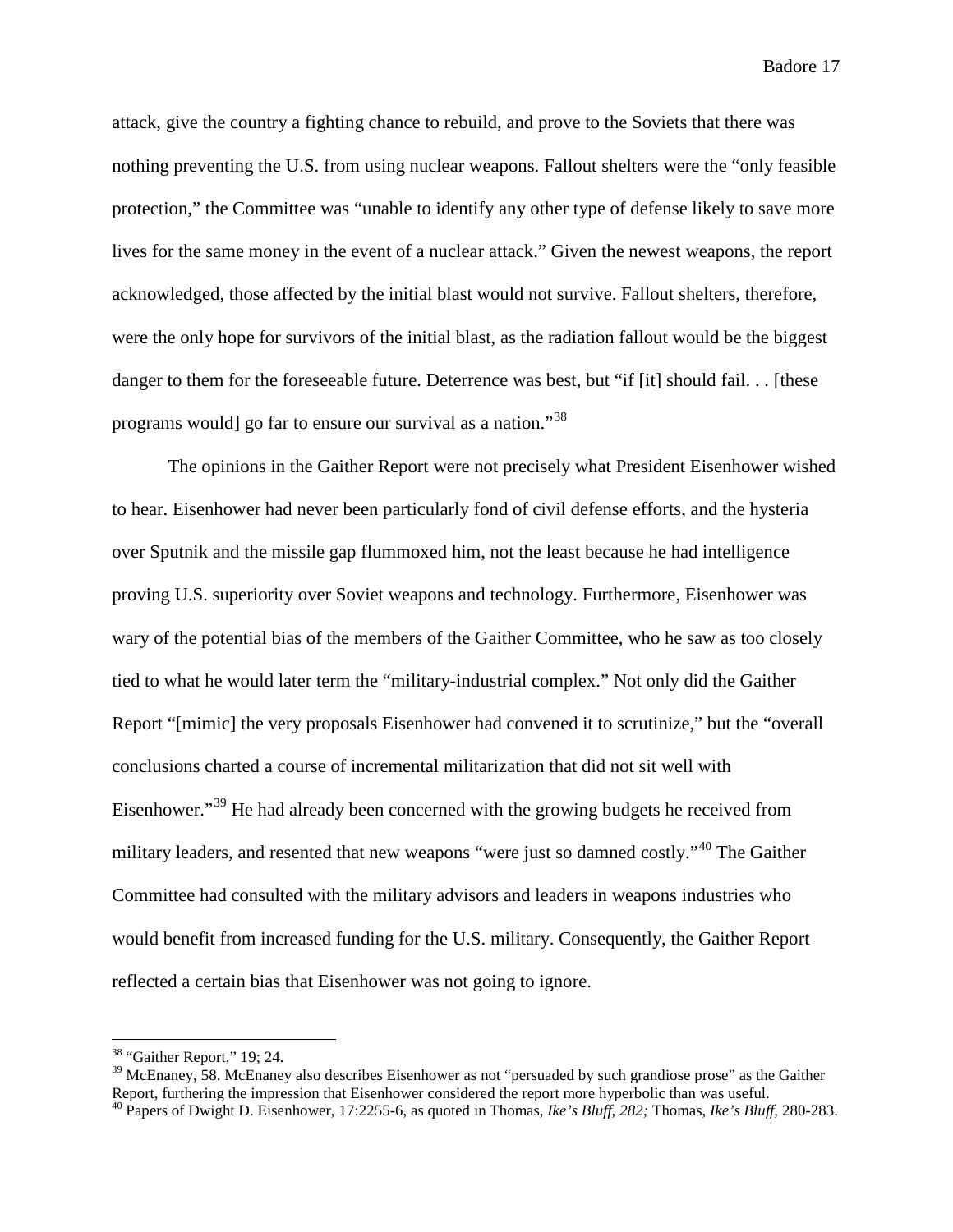Eisenhower also had practical concerns about the ramifications of the Gaither Report. Certainly, he did not want to invest \$22 billion on a fallout shelter program alone, a move which would end hope for a balanced budget. He noted at the time that just one billion dollars was "a stack of ten-dollar bills as high as the Washington Monument"— not the sort of amounts spent by a president who prized a balanced budget. Eisenhower acknowledged that he had asked the Gaither Committee to assume the occurrence of a nuclear war, while his view was that such a war was simply impossible. Both Snead and Thomas point out that for Eisenhower to accept most of the recommendations of the Gaither Report, he had to be convinced that his own firm beliefs on the likelihood of nuclear war, backed by intelligence the Committee had no access to, were incorrect.<sup>[41](#page-20-0)</sup> Given his intelligence advantage over the Committee members and his own personal views on the subject of national security, Eisenhower was unlikely to accept the recommendations of the Gaither Report in full. The admission that bomb shelters were of no use given the latest technology and the secondary placement of shelter programs as a method of deterrence gave Eisenhower more reason to ignore the report.

Of course, Eisenhower had not intended to make the Gaither Report public knowledge, though he acknowledged that it would likely become such. By December, Committee members, politicians, and journalists who supported its conclusions had made the Gaither Report public knowledge, and the political uproar was only increasing in fervor. Eisenhower, to the public's eye, was aware that the U.S. was falling behind in the Cold War, and he was doing nothing about it. The president attempted to calm the country without revealing his secret sources of

<span id="page-20-0"></span> <sup>41</sup> Hewlett, *Atoms for Peace and War*, 465; Thomas, *Ike's Bluff*, 274; Snead, *The Gaither Committee*, 129. Historians disagree on the influence of the Gaither Committee. Snead argues that Eisenhower genuinely struggled with the conclusions the report drew, and continued to rely on the report when considering his policies. He does, however, acknowledge that in his memoirs, Eisenhower was critical of the committee for its nearsighted approach to the situation. Snead, *The Gaither Committee,* 186-187, 189. Rose, however, considered Eisenhower's formation of the Gaither Committee to be Eisenhower merely "[marking] time" and looking productive in the face of reports by Nelson Rockefeller and Herman Kahn. Rose, *One Nation, Underground*, 27-29.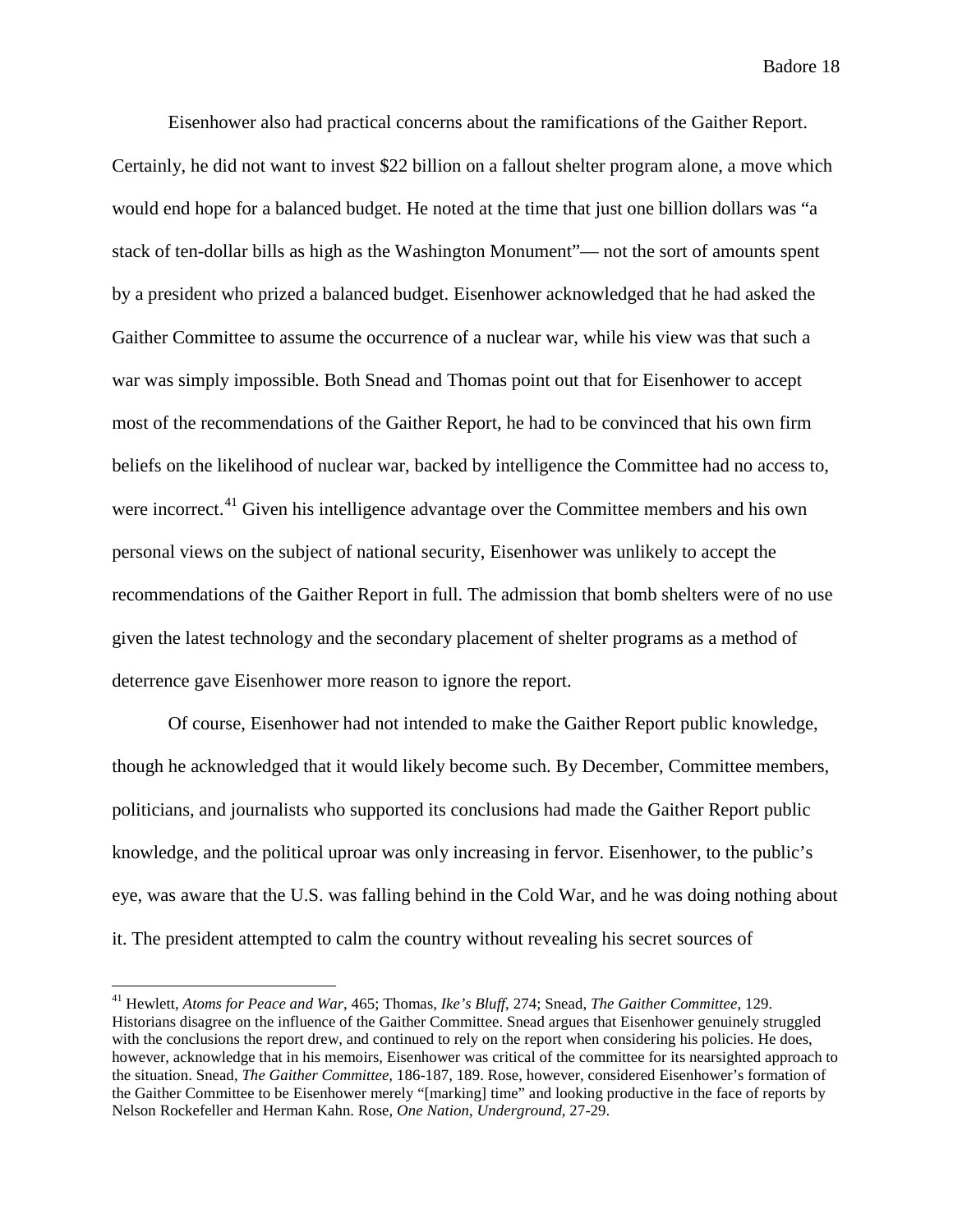intelligence. Evidence of this damage control can be seen in a letter to written before the official Gaither Report but after his informal briefing on the matter. Between the impending report and the Sputnik crises, Eisenhower felt it necessary to address the nation on national defense and Soviet technology advancements. In a letter to his favorite speechwriter, Arthur Larson, Eisenhower emphasized the need to outline his defense plan clearly, stating outright the generous budget of the military, the missile plan, and large body of leading scientists with whom he had been discussing military technology. He asked Larson to state with "complete conviction that the American people can meet every one of these threats." He gave a speech with similar themes on November 13 of that year. <sup>[42](#page-21-0)</sup> Eisenhower saw no sense in chasing after plans he felt were futile. The important thing was to prevent nuclear war in the first place and to keep the nation calm and strong. Giving the Gaither Report too much credence would only cause a public demand for the shelter programs that Eisenhower had no faith in.

Outside of the Eisenhower administration, perception of the Gaither Report was quite different. The possibility of a White House-sponsored shelter program stirred excitement in the press, particularly when contrasted with the examples from the FCDA. Articles criticized the censorship of the Gaither Report itself, worrying over the potential military secrets that the public ought to be informed of. However, the idea of shelter programs seemed to gain more traction as statements from prominent White House officials suggested the administration was changing its outlook: The *Washington Post and Times Herald* reported that "the Administration, which has never before come to grips with the shelter problem because of its tremendous cost and uncertain efficacy, reportedly is now considering such a program seriously." The article went on to emphasize that shelter programs were merely a part of an overall military focus, and

<span id="page-21-0"></span><sup>&</sup>lt;sup>42</sup> Eisenhower to Arthur Larson, November 5, 1957<http://eisenhower.press.jhu.edu/pdfs/volume18/v18pt03ch06.pdf> Accessed April 2, 2014; Eisenhower to Larson, November 5, 1957 notes 1-4; Eisenhower, "Our Future Security," November 13, 1957, as quoted in Snead, *The Gaither Committee*, 133-134; Snead, *The Gaither Committee,*132-134.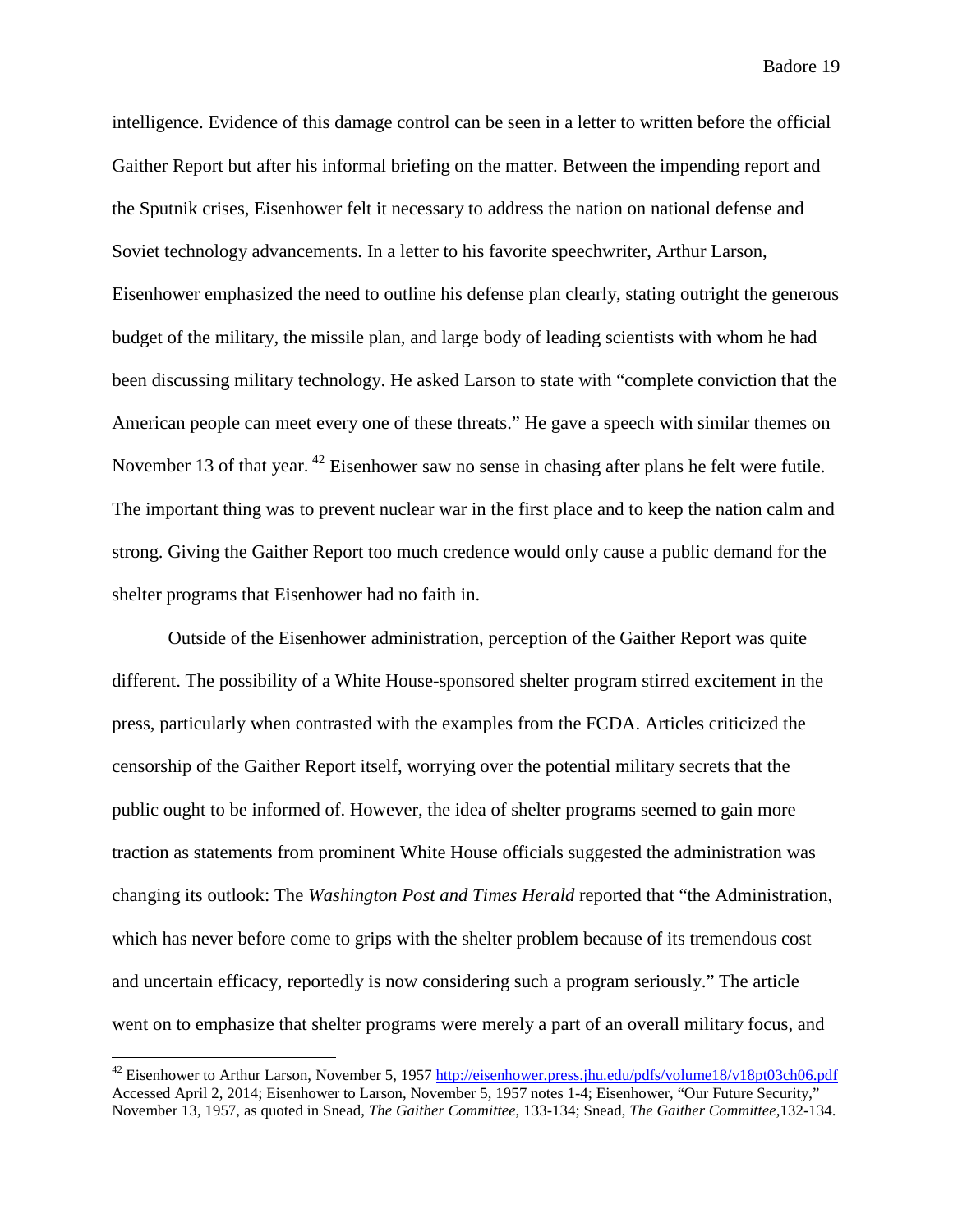would be quite useless without the nuclear arsenal the U.S. had been building up.<sup>[43](#page-22-0)</sup> Even in the frenzy of the post-Sputnik months, bomb shelters were never seen as a particularly important part of protecting America. The emphasis was always going to be on massive retaliation and a stocked nuclear arsenal, because that was a plausible threat. People were concerned with the arms race, not with a shelter race.

#### **National Shelter Policy and Change in Civil Defense**

To appease public pressure while maintaining his military strategy, Eisenhower issued the "National Shelter Policy" in 1958. The policy itself meant little: Eisenhower merely endorsed the efforts of private, *individual* citizens to build shelters on their own. As McEnaney describes, "there would be no more discussion of public shelters, or even public-private collaboration, just talk of self-help and private retreat."<sup>[44](#page-22-1)</sup> The Eisenhower administration was quietly backing away from any real support for shelter programs. In an article for the *Washington Post and Times Herald*, writer Warren Unna refers to civil defense as "that unpleasant stepchild of Government" which most people would just as soon not be reminded of." He goes on to say that "those close to the Gaither Report now say its shelter recommendations are the 'deadliest' parts of the overall finding— at least as the Administration is concerned." Once again, proponents of shelters had

<span id="page-22-0"></span> <sup>43</sup> "The Gaither Report," *New York Times* December 26, 1957

[http://search.proquest.com/cv\\_1485734/docview/114268313/4E69D98895564BA2PQ/2?accountid=2694](http://search.proquest.com/cv_1485734/docview/114268313/4E69D98895564BA2PQ/2?accountid=2694) Accessed 1 April 2014; "The Gaither Report," *Wall Street Journal* December 19, 1957 [http://search.proquest.com/cv\\_1485734/docview/132309263/4E69D98895564BA2PQ/5?accountid=2694](http://search.proquest.com/cv_1485734/docview/132309263/4E69D98895564BA2PQ/5?accountid=2694) Accessed 1 April 2014; "\$22 Billion for Shelter?" *Washington Post and Times Herald* December 24, 1959

[http://search.proquest.com/cv\\_1485734/docview/148894176/4E69D98895564BA2PQ/3?accountid=2694](http://search.proquest.com/cv_1485734/docview/148894176/4E69D98895564BA2PQ/3?accountid=2694) Accessed 1 April 2014.

<span id="page-22-1"></span><sup>44</sup> McEnaney, *Civil Defense Begins at Home*, 58-59.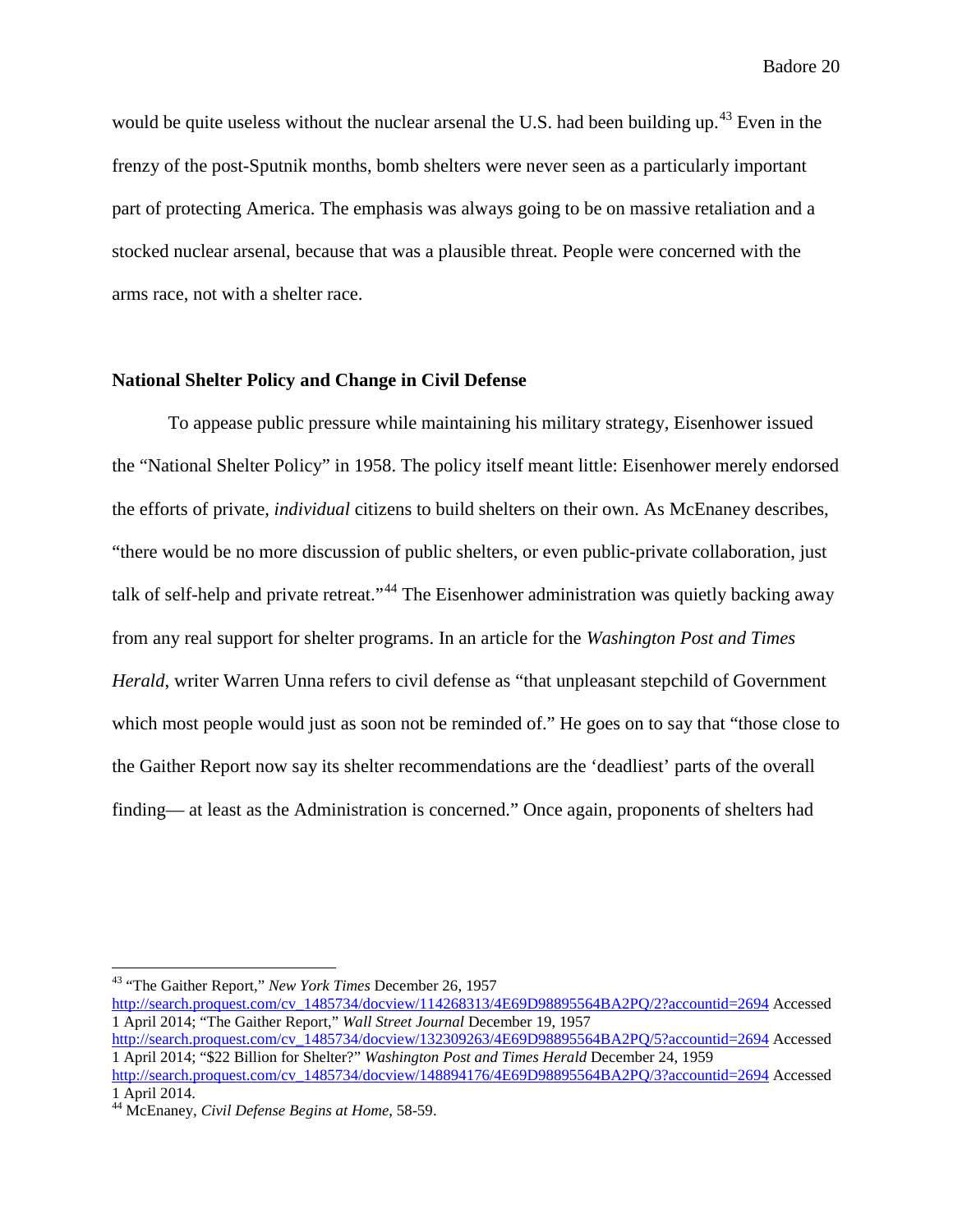reversed their position, endorsing them as a nice idea at best, and impractical if not deadly burden at worst.[45](#page-23-0)

Perhaps the most supportive thing Eisenhower did for civil defense in the wake of the Gaither Report was his annual participation in Operation Alert. This annual event, run by the civil defense authorities of the day, was meant to be a proper drill on a nation-wide scale for a nuclear attack. Eisenhower had readily participated in earlier versions despite his own mistrust of shelters, joining the Executive branch in their assigned bunkers when given the alarm. The Operation Alerts were something of a farce: in the original, 1954 version, Congress had not bothered to leave when the drill sounded. This was not a new concept for shelter proponents, who had numerous stories of American towns ignoring air raid sirens for what turned out to be false alarms. The most interesting part of Operation Alert was the annual protest that accompanied it every year. Most of the drill was clearly fake, a "staged drama. . . complete with special costumes, siren sound effects, and set scripts enacted by the powerful and poor alike. If anything, as McEnaney noted, it emphasized the downsides of the federal shelters, where rich government officials were spirited off to safety while the masses were left to fight for survival. Such a production was difficult to take seriously, making it yet another example of a civil defense effort that did more harm to the cause than good. Getting to a shelter was supposed to be a matter of life and death, but efforts like Operation Alert made it into a bad stage play, complete with various mishaps.  $46$ 

<span id="page-23-0"></span> <sup>45</sup> Warren Unna, "Fallout Shelters: Civil Defense Getting Attention— But It's Slight," *Washington Post and Times Herald* May 23, 1958

[http://search.proquest.com/cv\\_1485734/docview/149093087/6F81F223A5014D84PQ/2?accountid=2694](http://search.proquest.com/cv_1485734/docview/149093087/6F81F223A5014D84PQ/2?accountid=2694) Accessed April 3, 2014.

<span id="page-23-1"></span><sup>46</sup> Kruger, *This is Only a Test*, 121; Henriksen, *Dr. Strangelove's America*, 104; Garrison, 70; McEnaney, *Civil Defense Begins at Home*, 147.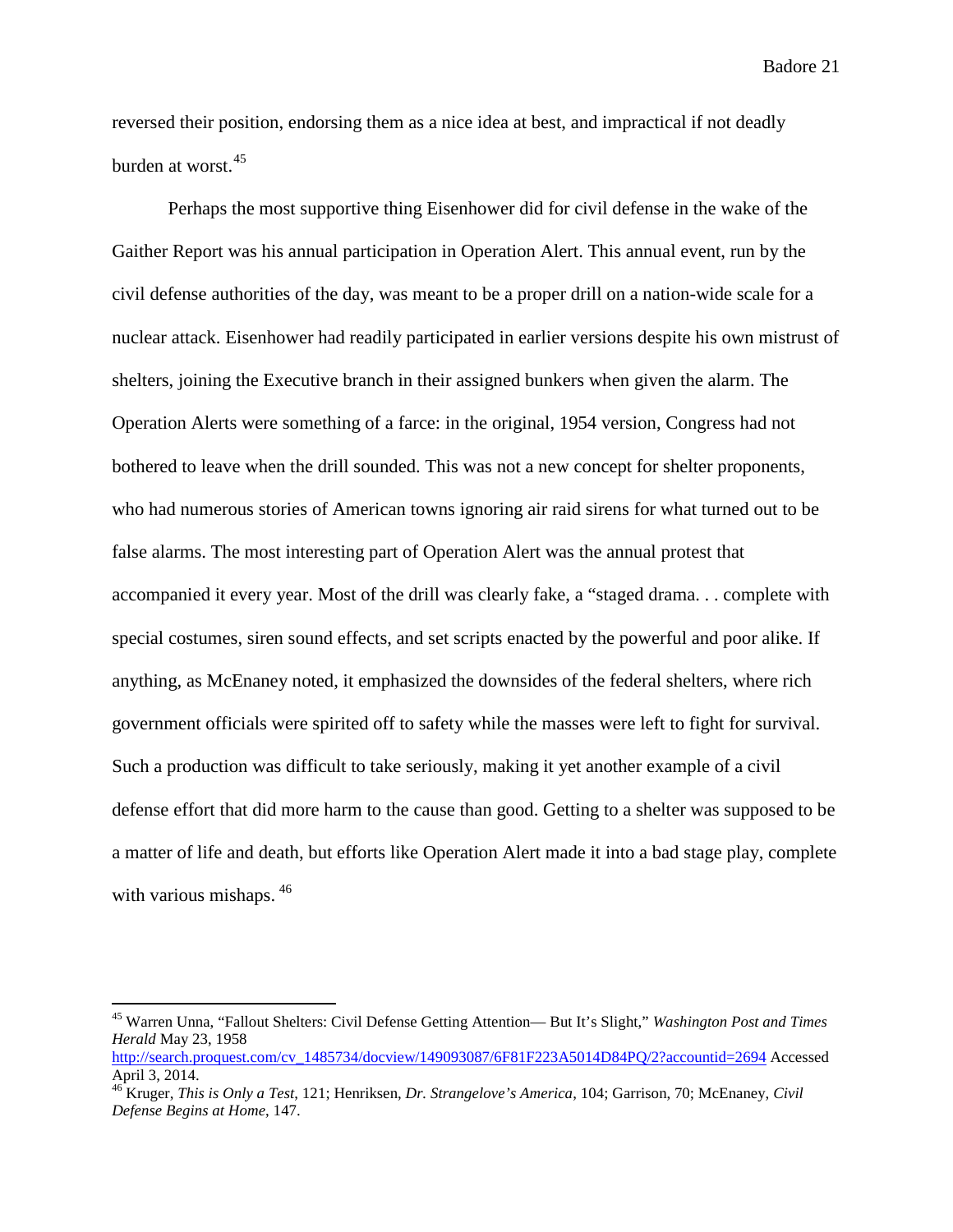The 1957 version had once again had several flaws, which Eisenhower hoped would be fixed for 1958. It was hardly a smooth operation: city traffic clogged the 'escape' routes, people ignored their instructions and wandered away or rushed to get family members to safety. The whole affair was an illustration of Eisenhower's criticism of Operation Alert procedures: that panic, chaos, and mob rule were far more dangerous to a post-apocalyptic American society than fallout radiation. Still, the process gave some legitimacy to the annual event. The *Los Angeles Times* featured a picture of Eisenhower walking into the shelter with two aides, ready to lead the government from the underground bunker. The idea behind Operation Alert, particularly for federal officials, was to reassure the country that the government would not fall in case of nuclear war, that business could go on as usual. The *Washington Post* noted the changes to the 1958 Operation Alert, which took place in multiple stages and featured a new system of civil defense administration.<sup>[47](#page-24-0)</sup>

To Eisenhower, however, the idea behind Operation Alert was simply unrealistic. The government would not be going about its everyday duties after a nuclear war. In fact, when the Secretary of the Treasury asked Eisenhower how they would address monetary issues after the war, Eisenhower responded, "We're not going to be worrying about the exchange rate. We're going to be grubbing for worms."[48](#page-24-1) There would be no strong government addressing everyday affairs after a nuclear apocalypse, there would only be people trying desperately to survive in a

<span id="page-24-0"></span> 47 Kruger, *This is Only a Test*, 159-160; "Eisenhower Enters Shelter in Bomb Alert," *Los Angeles Times* May 7, 195[8 http://search.proquest.com/cv\\_1485734/docview/167273093/C4BD404EDF1541E0PQ/3?accountid=2694](http://search.proquest.com/cv_1485734/docview/167273093/C4BD404EDF1541E0PQ/3?accountid=2694) Accessed April 3, 2014. "Operation Alert Starts Quietly: Federal Phase of Exercise is Played Down Because of Middle East Crisis," *New York Times* July 17, 1958 [http://search.proquest.com/cv\\_1485734/docview/114423755/C71CF5944D7245B9PQ/1?accountid=2694](http://search.proquest.com/cv_1485734/docview/114423755/C71CF5944D7245B9PQ/1?accountid=2694) Accessed April 5, 2014. Reports by the *Washington Post* and *New York Times* note that the event went smoothly, but was of less national importance than the current Middle East crisis. "Mideast Crisis Curbs Operation Alert News," *Washington Post and Times Herald* [http://search.proquest.com/cv\\_1485734/docview/149015502/C71CF5944D7245B9PQ/2?accountid=2694](http://search.proquest.com/cv_1485734/docview/149015502/C71CF5944D7245B9PQ/2?accountid=2694) Accessed April 4, 2014.

<span id="page-24-1"></span><sup>48</sup> John Eisenhower, interview by Evan Thomas, as quoted in Thomas, *Ike's Bluff*, 320.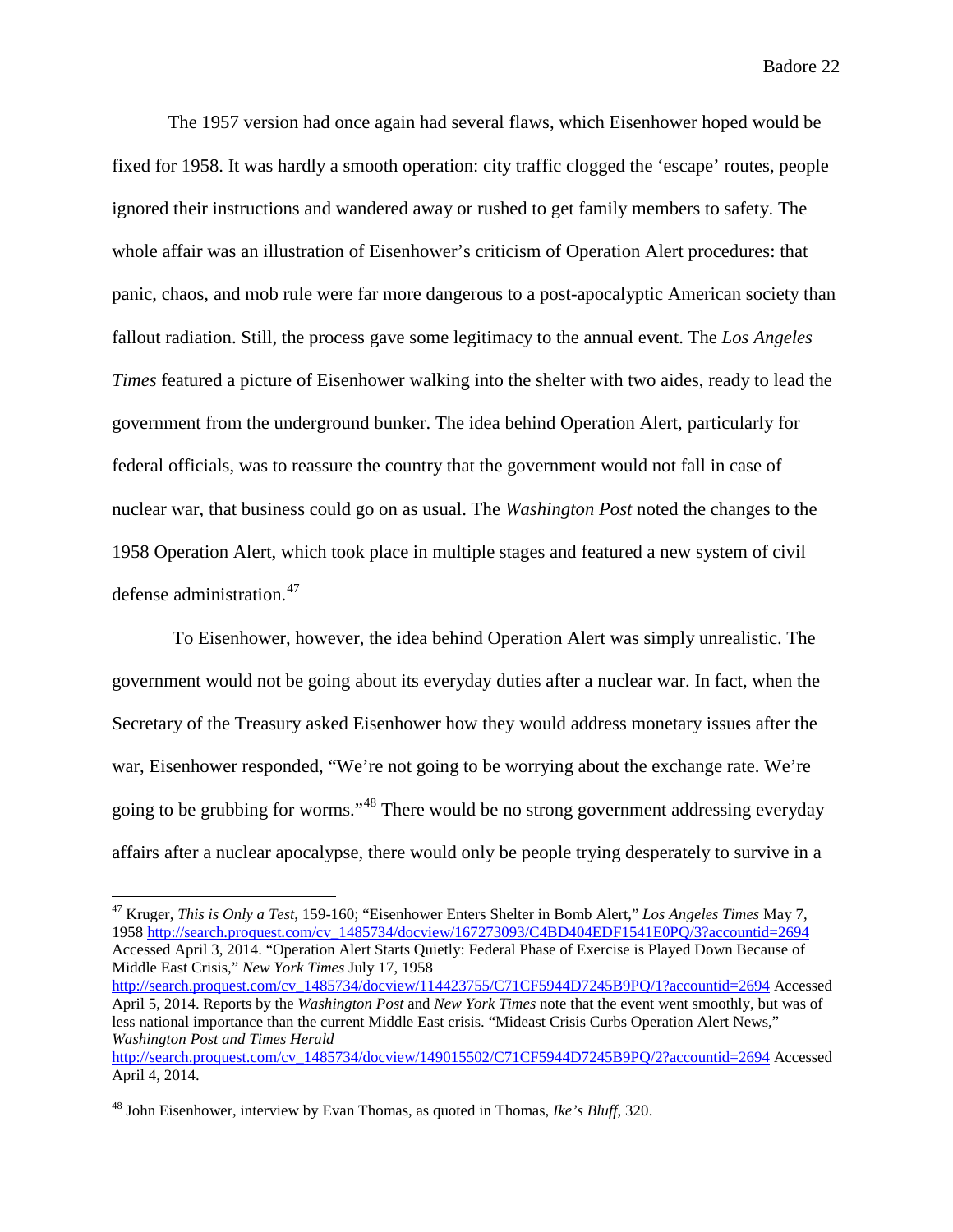world where even the most basic necessities were scarce and difficult to get. A policy like bomb shelters, which would only give a faint hope of any sort of survival, and gave no hope to a prosperous and safe nation, was not a policy that Eisenhower considered a priority.

On July 1, 1958, Eisenhower combined the FCDA with the Office of Defense Mobilization into the Office of Civil and Defense Mobilization (OCDM), which further diminished civil defense efforts. Shelter programs were no longer a national effort, but instead an example of all-American rugged individualism. Sarah A. Lichtman, in her aptly-titled article "Do-It-Yourself Security," emphasizes the focus on families in publications. One of the most famous pamphlets from the OCDM, the "Family Fallout Shelter," illustrated the process of constructing a shelter built not for cities or towns but for a small family unit, with a suggested location right in the home. The article gave the same sort of endorsement for fallout shelters as in years past: it was the best of a few bad options left after a nuclear attack. Not only did the pamphlet emphasize that "fallout shelter is needed everywhere," but only for those who are beyond the blast and the heat of the initial explosion— the millions of people closer will already be dead. It reassures the reader that the "Federal Government has a shelter policy based on the knowledge that most of those beyond the range of blast and heat will survive if they have adequate protection from fallout," which would be cold comfort to those who read on about the incredible range of damage that nuclear weapons could cause.<sup>[49](#page-25-0)</sup>

Other OCDM publications from the era had a similarly pessimistic tone. The guide "Ten for Survival," produced in conjunction with a television series of the same name, started with the attention-grabbing section "Face These Facts." The first fact to face was that those in or near big

<span id="page-25-0"></span> <sup>49</sup> Kruger, *This is Only a Test*, 163; Sarah A. Lichtman, "Do-It-Yourself Security," *Journal Of Design History* 19, no. 1 (Spring, 2006): 40-41; Office of Civil and Defense Mobilization, "The Family Fallout Shelter," 1959 <https://ia600301.us.archive.org/9/items/familyfalloutshe00unitrich/familyfalloutshe00unitrich.pdf> Accessed 30 March 2014.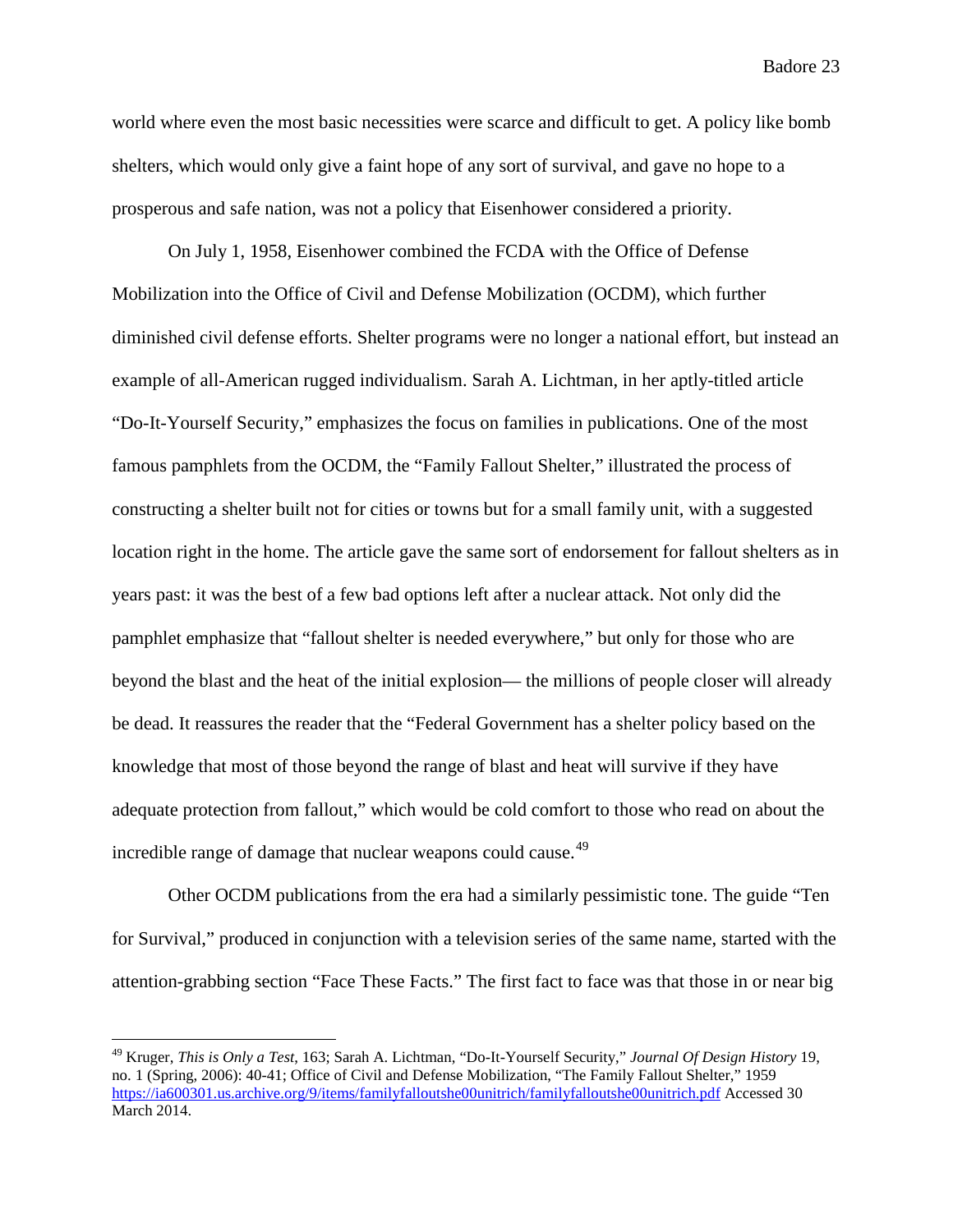cities would be annihilated instantly. The second was that one "is not safe merely because [they] live far away from likely targets." The guide later noted that one would probably only have "split seconds" to save one's life. For those faced with these publications, it would be hard to imagine that a simple concrete shelter was a task they needed to perform. Guides meant to inspire people to build shelters for the inevitable doomsday could just as easily cause people to give up hope of ever surviving a nuclear holocaust, especially with only the protection of a concrete cave in their basement.<sup>[50](#page-26-0)</sup>

#### **Into the Future: Civil Defense and the early 1960s**

Civil defense continued to be a pressing issue throughout the 1960s, but never achieved the status that Holifield, for example, hoped for. Holifield himself continued to fight for shelter programs throughout the 1950s and into the 1960s, urging for some sort of action. He was helped in this cause by Nelson Rockefeller, who was elected as the Governor of New York in 1959. Rockefeller had been a longtime supporter of civil defense, and had orchestrated several committees and reports on nuclear warfare and Cold War Strategy in his position as adviser to Eisenhower. In 1960, he attempted to pass an enormous state-wide civilian defense effort for New York, heavily focused on the building of bomb shelters in all buildings and schools. Rockefeller's efforts drove John F. Kennedy to further emphasize the importance of civilian defense, in large part because Kennedy needed to prevent Rockefeller from gaining politically on this issue. However, even Rockefeller admitted that fallout shelters were useless to those near the actual nuclear strike zone, and his plans relied on society needing a mere two weeks to make the

<span id="page-26-0"></span><sup>&</sup>lt;sup>50</sup> Office of Civil and Defense Mobilization, "Ten for Survival," 1960, accessed through author's personal collection.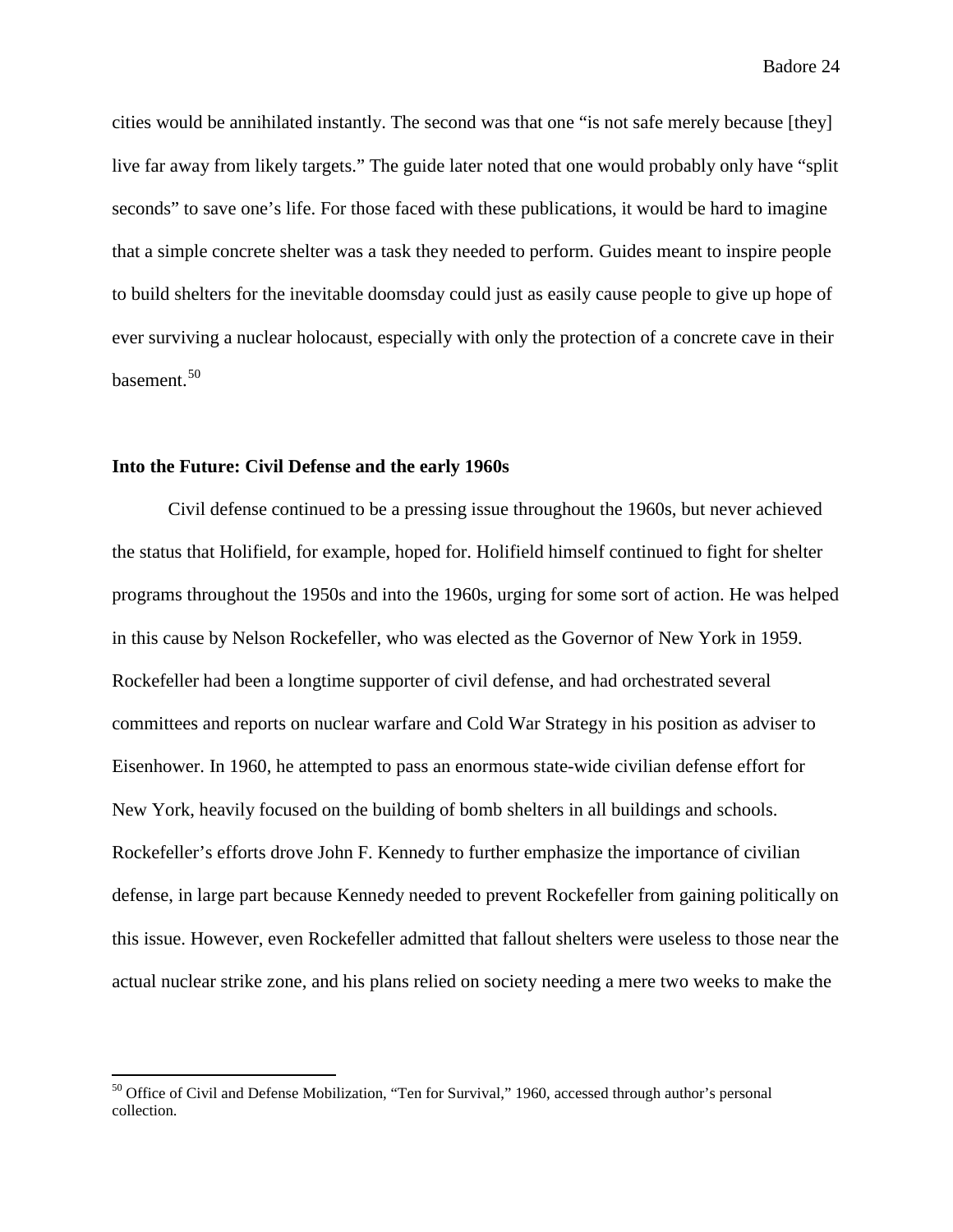environment above ground safe.<sup>[51](#page-27-0)</sup> This plan, therefore, had the same problem as all those beforehand: "denial of problems in the postwar environment, but also government recognition that no shelter could protect anyone in the target area from blast effects, caused many experts and common citizens to refuse to take civil defense seriously in the Kennedy Era."[52](#page-27-1)

During the Kennedy administration, civil defense and fallout shelters became quite popular for a short period. Kennedy, under pressure from Rockefeller and his U.S. Governors' Committee on Civil Defense and other groups, heavily promoted civilian defense. He made a particularly stirring speech on the need for family bomb shelter during the Berlin crisis, when public interest in the subject was quite high, but as the situation slowly went back to normal, shelters were no longer given much attention.<sup>[53](#page-27-2)</sup> The OCDM tried to promote the ideas of civilian defense and fallout shelters, but never quite managed to spark much public interest. The effects of fallout remained a common theme, including a short film titled "About Fallout." They did produce studies on the practical aspects of fallout shelters, including sponsoring a long study on the effects of shelter life on the American public titled "Psychological and Social Adjustment in a Simulated Shelter."[54](#page-27-3) Despite shelter programs being seemingly discredited, there was little else for the OCDM to promote proper civil defense.

<span id="page-27-2"></span>53 Weart, "American Attitudes," 26-27; Chet Holifield, "Civil Defense," *Bulletin of the Atomic Scientists* 14 (April 1958): 130-134 [http://web.a.ebscohost.com/ehost/pdfviewer/pdfviewer?sid=da79d5a8-e21e-4462-9b52-](http://web.a.ebscohost.com/ehost/pdfviewer/pdfviewer?sid=da79d5a8-e21e-4462-9b52-5e5899e94870%40sessionmgr4001&vid=2&hid=4206) [5e5899e94870%40sessionmgr4001&vid=2&hid=4206](http://web.a.ebscohost.com/ehost/pdfviewer/pdfviewer?sid=da79d5a8-e21e-4462-9b52-5e5899e94870%40sessionmgr4001&vid=2&hid=4206) Accessed March 30, 2014; "Holifield Demands Shelters Be Built: Warns U.S. Has No Plans for Survival," *New York Times* April 7, 1958 [http://search.proquest.com/cv\\_1485734/docview/114589899/2FD1E7E0A5744DF5PQ/2?accountid=2694](http://search.proquest.com/cv_1485734/docview/114589899/2FD1E7E0A5744DF5PQ/2?accountid=2694) Other

<span id="page-27-0"></span> <sup>51</sup> Snead, *The Gaither Committee*, 68; Weart, "American Attitudes," 21; Garrison, *Bracing for Armageddon*, 106- 109.<br><sup>52</sup> Garrison, *Bracing for Armageddon*, 109.

<span id="page-27-1"></span>

groups promoting bomb shelters at this time included the U.S. Conference of Mayors and the Joint Committee on Atomic Energy. Weart, "American Attitudes," 26.

<span id="page-27-3"></span><sup>&</sup>lt;sup>54</sup> Office of Civil and Defense Mobilization, "Annual Report of the Office of Civil and Defense Mobilization," 1959 [http://training.fema.gov/EMIWeb/edu/docs/HistoricalInterest/Office%20of%20Civil%20and%20Defense%20Mobil](http://training.fema.gov/EMIWeb/edu/docs/HistoricalInterest/Office%20of%20Civil%20and%20Defense%20Mobilization%20-%201959%20-%20Annual%20Rep.pdf) [ization%20-%201959%20-%20Annual%20Rep.pdf](http://training.fema.gov/EMIWeb/edu/docs/HistoricalInterest/Office%20of%20Civil%20and%20Defense%20Mobilization%20-%201959%20-%20Annual%20Rep.pdf) Accessed March 30, 2014; Office of Civil and Defense Mobilization, "About Fallout," 1963<https://archive.org/details/AboutFal1963> Accessed April 4, 2014; James W. Altman, *Psychological and Social Adjustment in a Simulated Shelter: A Research Report*, Reprinted by Office of Civil and Dense Mobilization, 1961.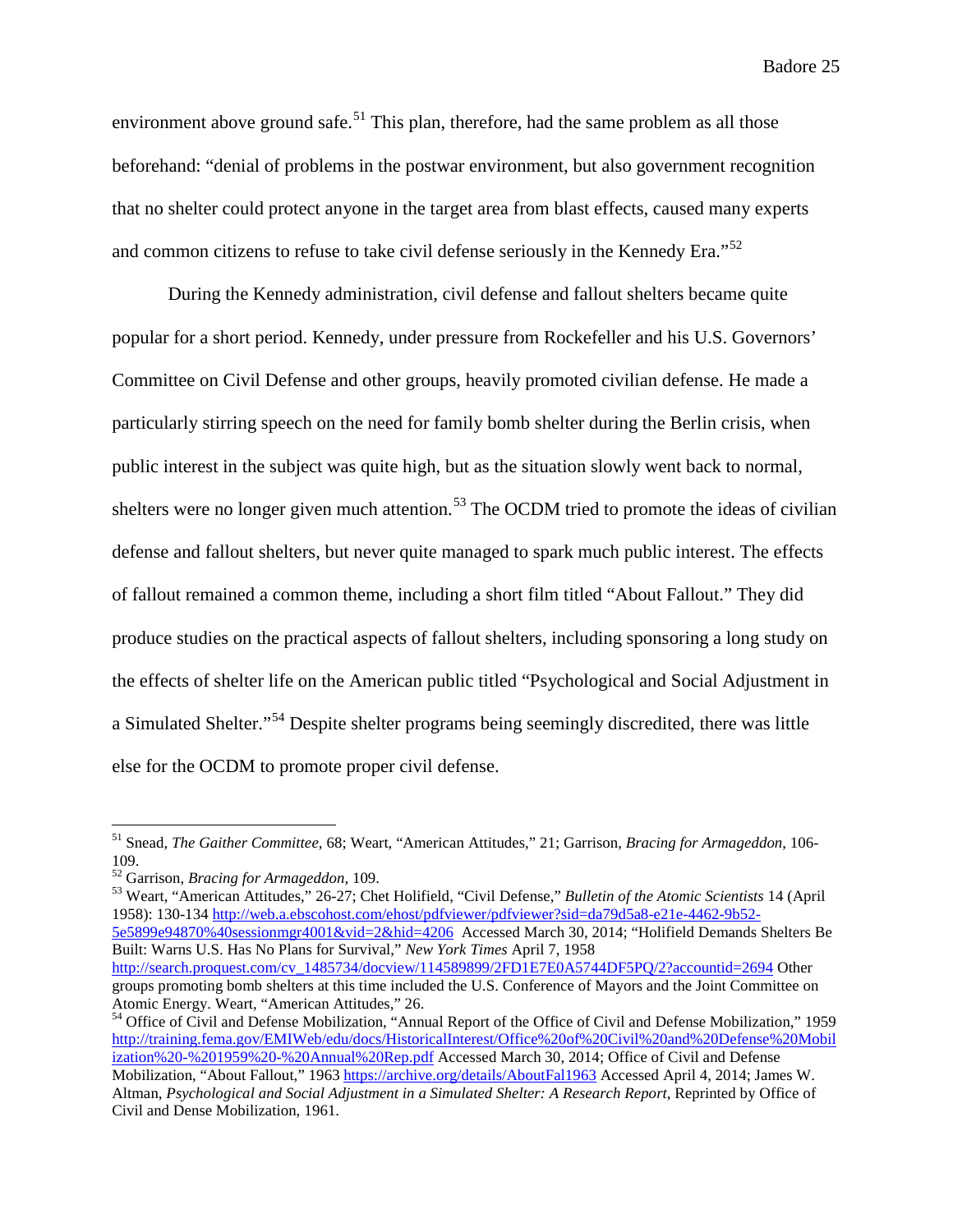The idea of a nuclear apocalypse certainly did not die, however. Post-Armageddon fiction sold quite well as the U.S. entered the 1960s, particularly those that did not try to portray the world after nuclear war in any sort of realistic way. Several episodes of *The Twilight Zone* featured such a fate for the world, including "Time Enough at Last" (1959), "Third from the Sun" (1960), and, perhaps most relevant to the OCDM, "The Shelter" (1961), which featured a family with a model family fallout shelter dealing with panicking neighbors who ignored such advice. Shortly after "The Shelter" aired, Eisenhower himself declared that if he "were in a very fine shelter and my family is not there, I would just walk out. I would not want to face that kind of world.<sup>[55](#page-28-0)</sup> His views seemed in line with the general public: in 1961, only 7% of Americans had even "made any plans or given any thought to preparing [their homes] in case of a nuclear attack.[56](#page-28-1)

Civil defense proponents had a difficult task ahead of them. They needed to convince the public that there was real and present danger, and then that the solutions that civil defense offered were useful for everyday Americans. Most of the proponents of bomb shelters were more successful pursuing the first half of this task. Holifield did a great deal to educate the American public about the dangers of nuclear warfare, radiation fallout, and advancements in nuclear technology. The FCDA drilled into the minds of every citizen, including schoolchildren, that nuclear war was just around the corner, and one had to be ready for it at every second of every day. The Gaither Report took Eisenhower's ideology, combined with incomplete intelligence, and brought it to a reasonable conclusion: that the U.S. was not prepared to deal with Soviet

<span id="page-28-0"></span> <sup>55</sup> Weart, "American Attitudes," 18-19; Henriksen, *Dr. Strangelove's America*, 213; Eisenhower, as quoted in Henriksen, *Dr. Strangelove's America*, 213.<br><sup>56</sup> George H. Gallup, "October 29, 1961," *The Gallup Poll: Public Opinion, 1972-1977* Vol. 2 (New York: Random

<span id="page-28-1"></span>House, 1972).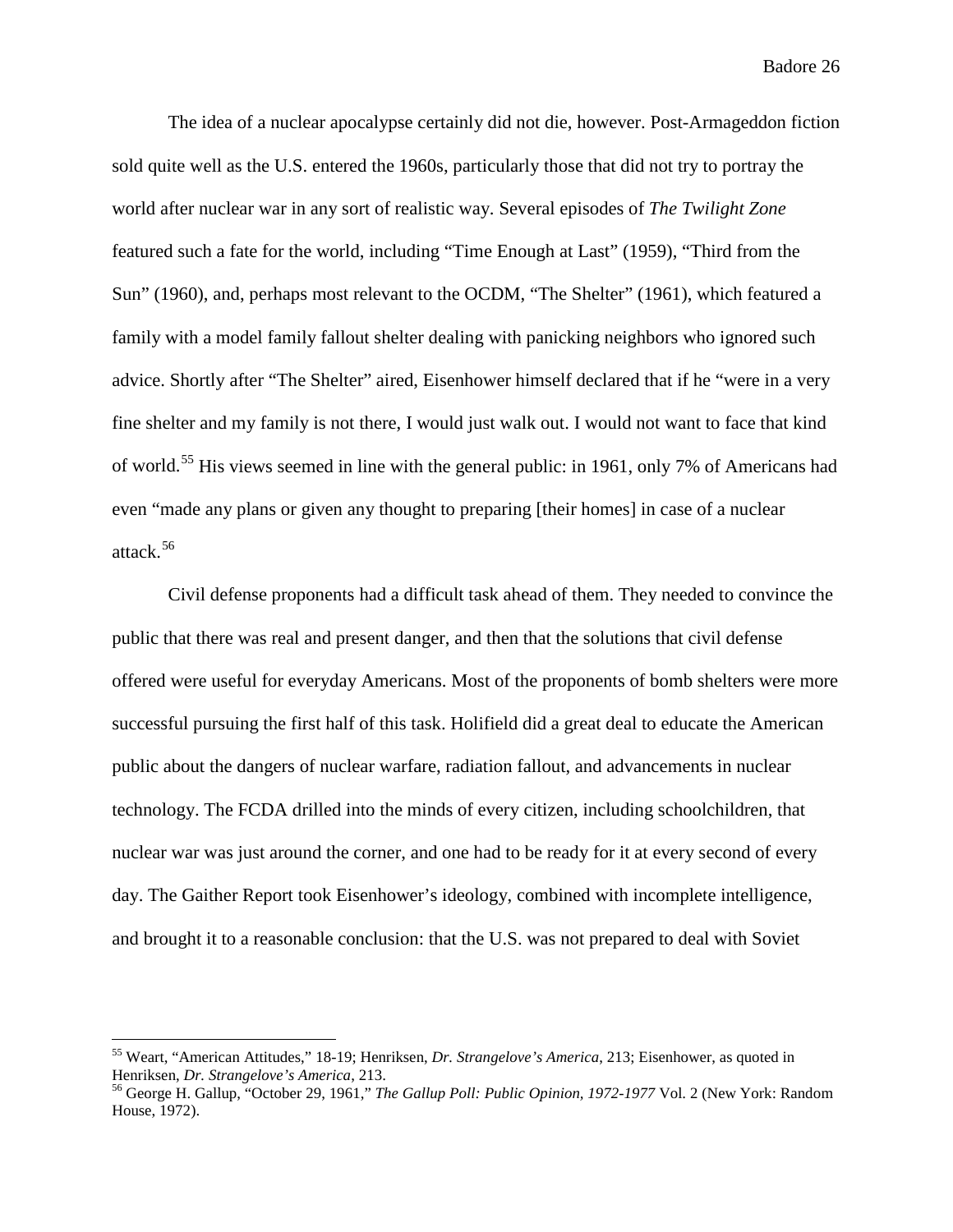attack. Operation Alert attempted to get Americans to be ready for the potential impact of nuclear war.

Yet none of these groups truly accomplished the second half of the task. Their efforts were haphazard and convoluted, usually shedding light on the problems with the solutions more than their strong points. Holifield's hearings may have convinced the public and Eisenhower that evacuation was mostly useless, but they hardly made a convincing case that shelter programs were a viable plan. The FCDA, with its constant flip-flopping on defense methods and operatic drills, hardly inspired confidence in a terrified public. Even the Gaither Report, with its emphasis on the need for deterrence over all, ended up undermining their proposed solution. The only way to win a nuclear war, every source said, was not to have one in the first place. Civilian defense in the end was something of a joke: they had done such a good job of convincing the public that nuclear war meant the end of civilization and the U.S. as anyone knew it. There could be no defense from the end of the world, and nuclear war was precisely that.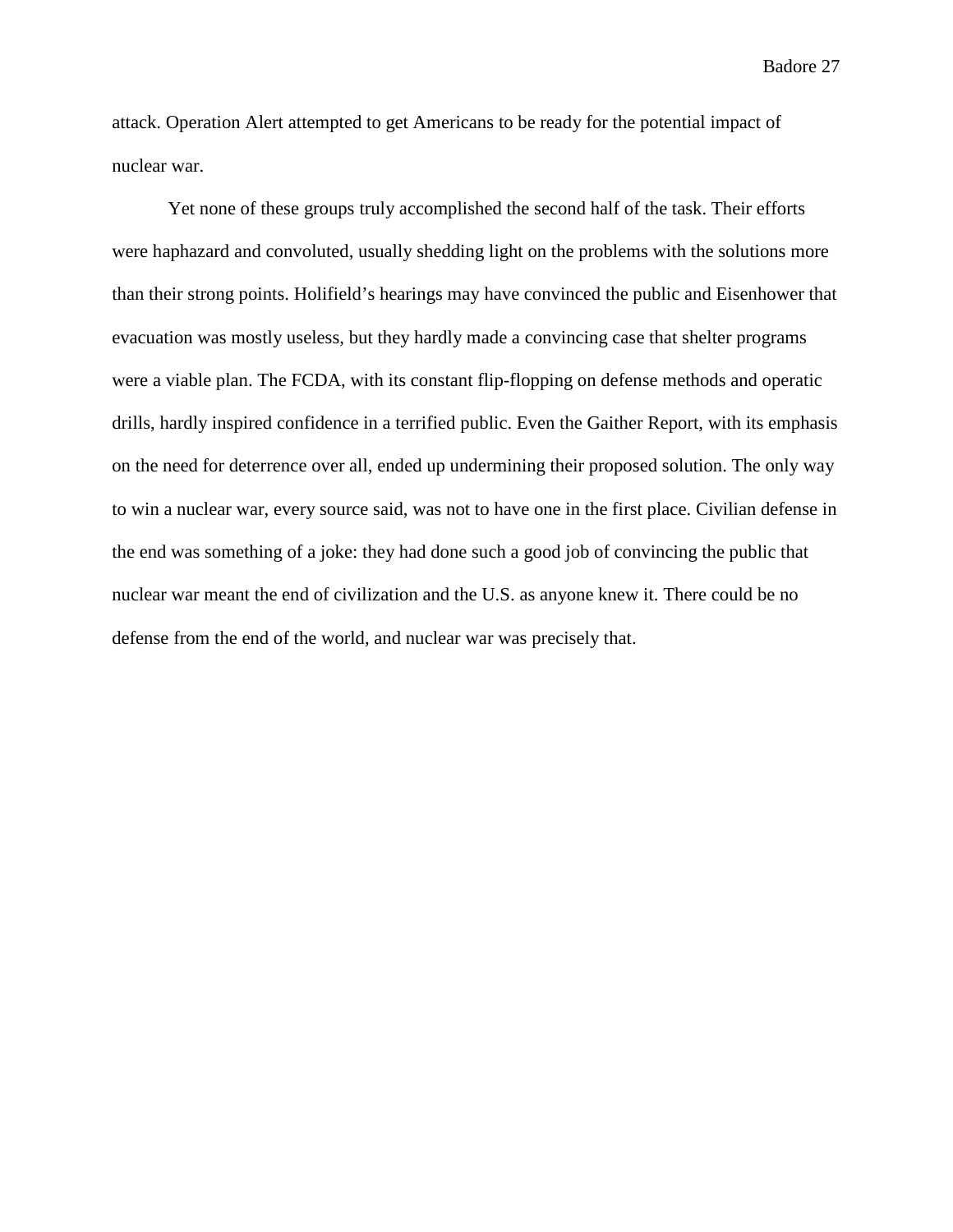#### **Bibliography**

#### **Primary Sources**

"\$22 Billion for Shelter?" *Washington Post and Times Herald* December 24, 1959

[http://search.proquest.com/cv\\_1485734/docview/148894176/4E69D98895564BA2PQ/3?](http://search.proquest.com/cv_1485734/docview/148894176/4E69D98895564BA2PQ/3?accountid=2694)

[accountid=2694](http://search.proquest.com/cv_1485734/docview/148894176/4E69D98895564BA2PQ/3?accountid=2694) Accessed 1 April 2014.

"50% Toll Forecast If U.S. is Attacked: Peterson Testifies This Tally Would Stand Despite the Best Shelters Built." *New York Times* February 19, 1957.

"A-Bomb Shelter Plan Laid Before Congress," *Los Angeles Times* February 6, 1957.

http://search.proquest.com/cv\_1485734/docview/167042488/C4BD404EDF1541E0PQ/5

?accountid=2694 Accessed 1 April 2014.

- Altman, James W. *Psychological and Social Adjustment in a Simulated Shelter: A Research Report*, Reprinted by Office of Civil and Dense Mobilization, 1961.
- "Civil Defense Chief Hits Back at Critics of Program: Val Peterson Draws Reply By Rep.

Holifield." *Los Angeles Times* September 3, 1956.

[http://search.proquest.com/cv\\_1485734/docview/166991023/5154501AD34D4CB5PQ/1](http://search.proquest.com/cv_1485734/docview/166991023/5154501AD34D4CB5PQ/1%091?accountid=2694)

[1?accountid=2694](http://search.proquest.com/cv_1485734/docview/166991023/5154501AD34D4CB5PQ/1%091?accountid=2694) Accessed April 8, 2014.

"Eisenhower Enters Shelter in Bomb Alert." *Los Angeles Times* May 7, 1958

[http://search.proquest.com/cv\\_1485734/docview/167273093/C4BD404EDF1541E0PQ/3](http://search.proquest.com/cv_1485734/docview/167273093/C4BD404EDF1541E0PQ/3?accountid=2694)

[?accountid=2694](http://search.proquest.com/cv_1485734/docview/167273093/C4BD404EDF1541E0PQ/3?accountid=2694) Accessed April 3, 2014.

Foley, Thomas J. "Holifield Asks Fast Action on \$8-Billion Shelter Plans." *The Washington Post and Times Herald* April 3, 1956.

[http://search.proquest.com/cv\\_1485734/docview/148776191/2FD1E7E0A5744DF5PQ/4](http://search.proquest.com/cv_1485734/docview/148776191/2FD1E7E0A5744DF5PQ/4?accountid=2694)

[?accountid=2694#](http://search.proquest.com/cv_1485734/docview/148776191/2FD1E7E0A5744DF5PQ/4?accountid=2694) Accessed 8 April 2014.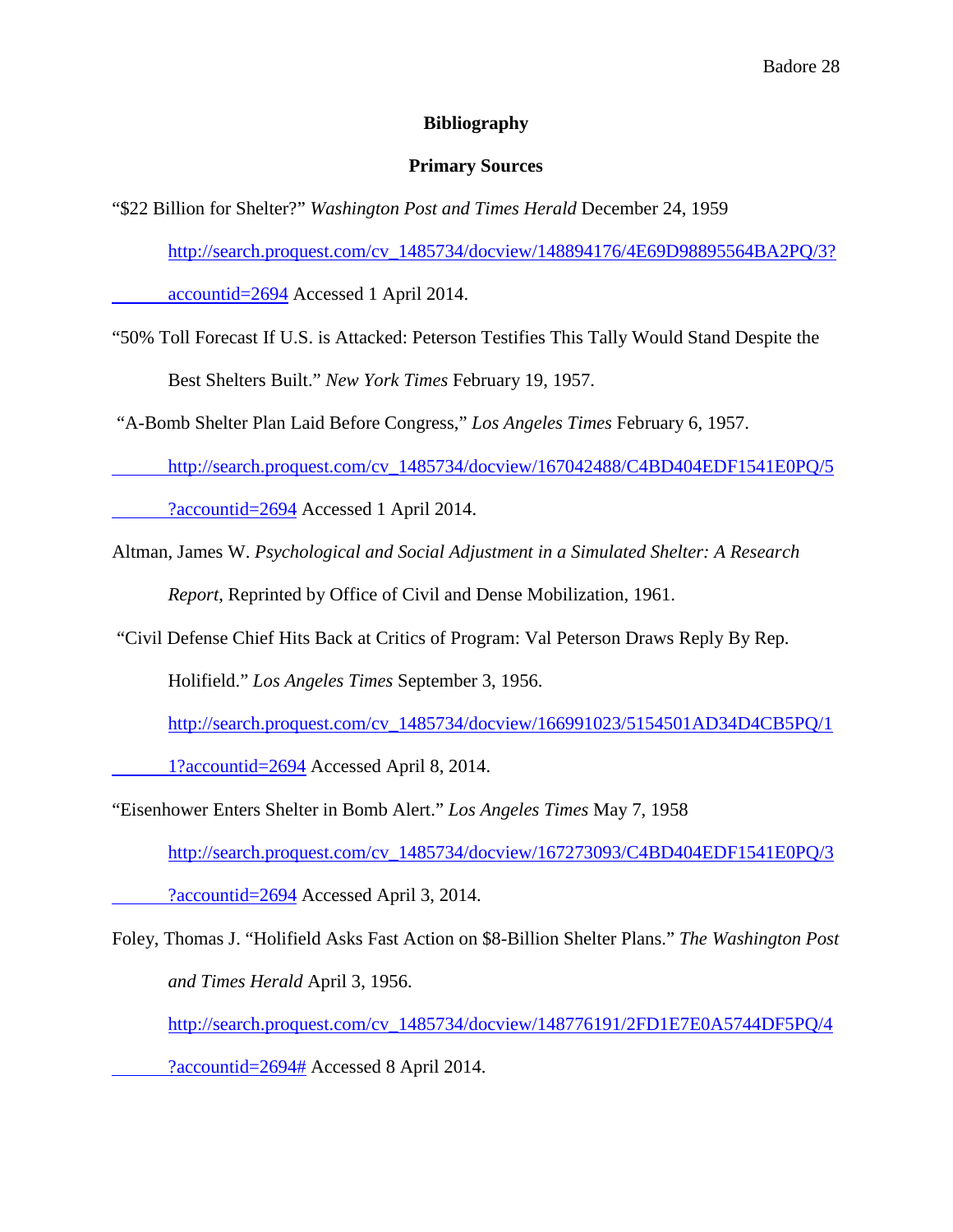"The Gaither Report," *New York Times* December 26, 1957

[http://search.proquest.com/cv\\_1485734/docview/114268313/4E69D98895564BA2PQ/2?](http://search.proquest.com/cv_1485734/docview/114268313/4E69D98895564BA2PQ/2?accountid=2694)

[accountid=2694](http://search.proquest.com/cv_1485734/docview/114268313/4E69D98895564BA2PQ/2?accountid=2694) Accessed 1 April 2014

"The Gaither Report," *Wall Street Journal* December 19, 1957

[http://search.proquest.com/cv\\_1485734/docview/132309263/4E69D98895564BA2PQ/5?](http://search.proquest.com/cv_1485734/docview/132309263/4E69D98895564BA2PQ/5?accountid=2694) [accountid=2694](http://search.proquest.com/cv_1485734/docview/132309263/4E69D98895564BA2PQ/5?accountid=2694) Accessed 1 April 2014

- Gallup, George H. "Atom Bombs: August 2, 1950." *The Gallup Poll: Public Opinion, 1972- 1977* Vol. 2. New York: Random House, 1972: 929.
- Gallup, George H. "October 29, 1961." *The Gallup Poll: Public Opinion, 1972-1977* Vol. 2. New York: Random House, 1972.
- George H. Gallup. "July 16, 1956." "July 18, 1956," "December 19, 1956." in *The Gallup Poll: Public Opinion, 1972-1977* Vol. 2 (New York: Random House, 1972), 929.
- George H. Gallup, "October 29, 1961." *The Gallup Poll: Public Opinion, 1972-1977* Vol. 2 New York: Random House, 1972.
- "H-Bomb and World Opinion." *Bulletin of the Atomic Scientists.* 10 (May 1954): 163-167. [http://web.a.ebscohost.com/ehost/pdfviewer/pdfviewer?sid=4eafd047-516d-4806-b8bd](http://web.a.ebscohost.com/ehost/pdfviewer/pdfviewer?sid=4eafd047-516d-4806-b8bd-e6d421e65e37%40sessionmgr4005&vid=9&hid=4206)[e6d421e65e37%40sessionmgr4005&vid=9&hid=4206](http://web.a.ebscohost.com/ehost/pdfviewer/pdfviewer?sid=4eafd047-516d-4806-b8bd-e6d421e65e37%40sessionmgr4005&vid=9&hid=4206) Accessed April 1, 2014.
- "Holifield Demands Shelters Be Built: Warns U.S. Has No Plans for Survival." *New York Times* April 7, 1958.
- "Holifield Hits Civil Defense for 'Unreality.'" *Los Angeles Times* July 16, 1957 [http://search.proquest.com/cv\\_1485734/docview/167133693/F1F3217F314A46FDPQ/1?](http://search.proquest.com/cv_1485734/docview/167133693/F1F3217F314A46FDPQ/1?accountid=2694) [accountid=2694](http://search.proquest.com/cv_1485734/docview/167133693/F1F3217F314A46FDPQ/1?accountid=2694) Accessed April 3, 2014.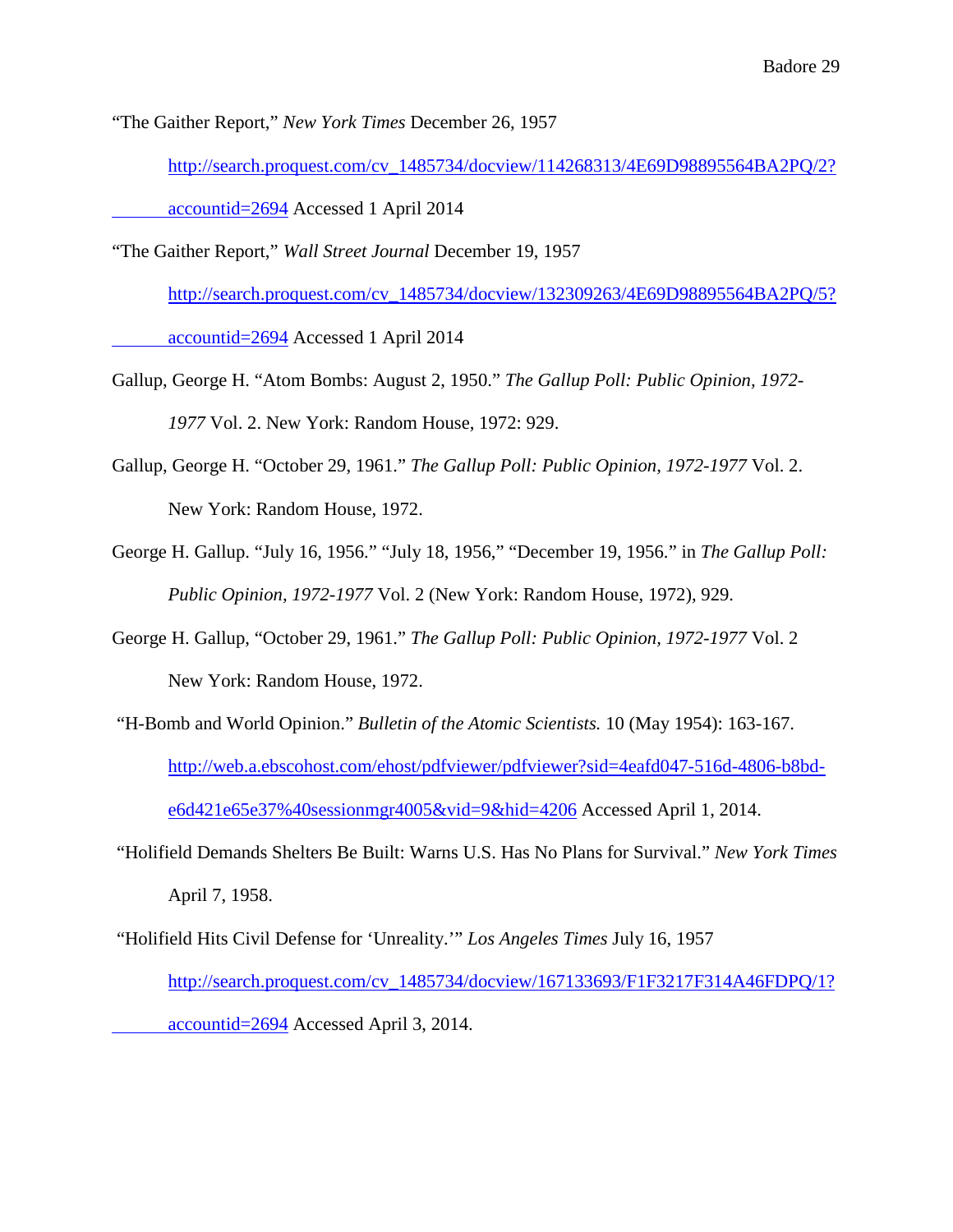- "Holifield Predicts Bills to Revamp Civil Defense." *The Washington Post and Times Herald* October 11, 1956.
- Holifield, Chet. "Civil Defense." *Bulletin of the Atomic Scientists* 14 (April 1958): 130-134 <http://web.a.ebscohost.com/ehost/pdfviewer/pdfviewer?sid=da79d5a8-e21e-4462-9b52-> 5e5899e94870%40sessionmgr4001&vid=2&hid=4206 Accessed March 30, 2014
- Holifield, Chet. "Congressional Hearings on Radioactive Fallout." *Bulletin of the Atomic Scientists* 14 (1958): 52-54.

[http://search.proquest.com/docview/148734669/37F1AB49B28A4B22PQ/1?accountid=2](http://search.proquest.com/docview/148734669/37F1AB49B28A4B22PQ/1?accountid=2694)

[694](http://search.proquest.com/docview/148734669/37F1AB49B28A4B22PQ/1?accountid=2694) Accessed 8 April 2014.

- Kenworthy, E. W. "Civil Defense Cuts By House Indicate Doubts on Program." *New York Times* March 24, 1957.
- "Mideast Crisis Curbs Operation Alert News." *Washington Post and Times Herald* [http://search.proquest.com/cv\\_1485734/docview/149015502/C71CF5944D7245B9PQ/2?](http://search.proquest.com/cv_1485734/docview/149015502/C71CF5944D7245B9PQ/2?accountid=2694)

[accountid=2694](http://search.proquest.com/cv_1485734/docview/149015502/C71CF5944D7245B9PQ/2?accountid=2694) Accessed April 4, 2014.

Nelson, Harry. "Physicist Urges Bomb Shelters in All Homes." *Los Angeles Times* July 16, 1959.

http://search.proquest.com/cv\_1485734/docview/167469193/BC332A5AB17A4B99PQ/1 ?accountid=2694# Accessed 8 April 2014

Office of Civil and Defense Mobilization, "About Fallout," 1963

<https://archive.org/details/AboutFal1963> Accessed April 4, 2014.

Office of Civil and Defense Mobilization. "Annual Report of the Office of Civil and Defense

Mobilization." 1959

[http://training.fema.gov/EMIWeb/edu/docs/HistoricalInterest/Office%20of%20Civil%20](http://training.fema.gov/EMIWeb/edu/docs/HistoricalInterest/Office%20of%20Civil%20and%20%09Defense%20Mobilization%20-%201959%20-%20Annual%20Rep.pdf)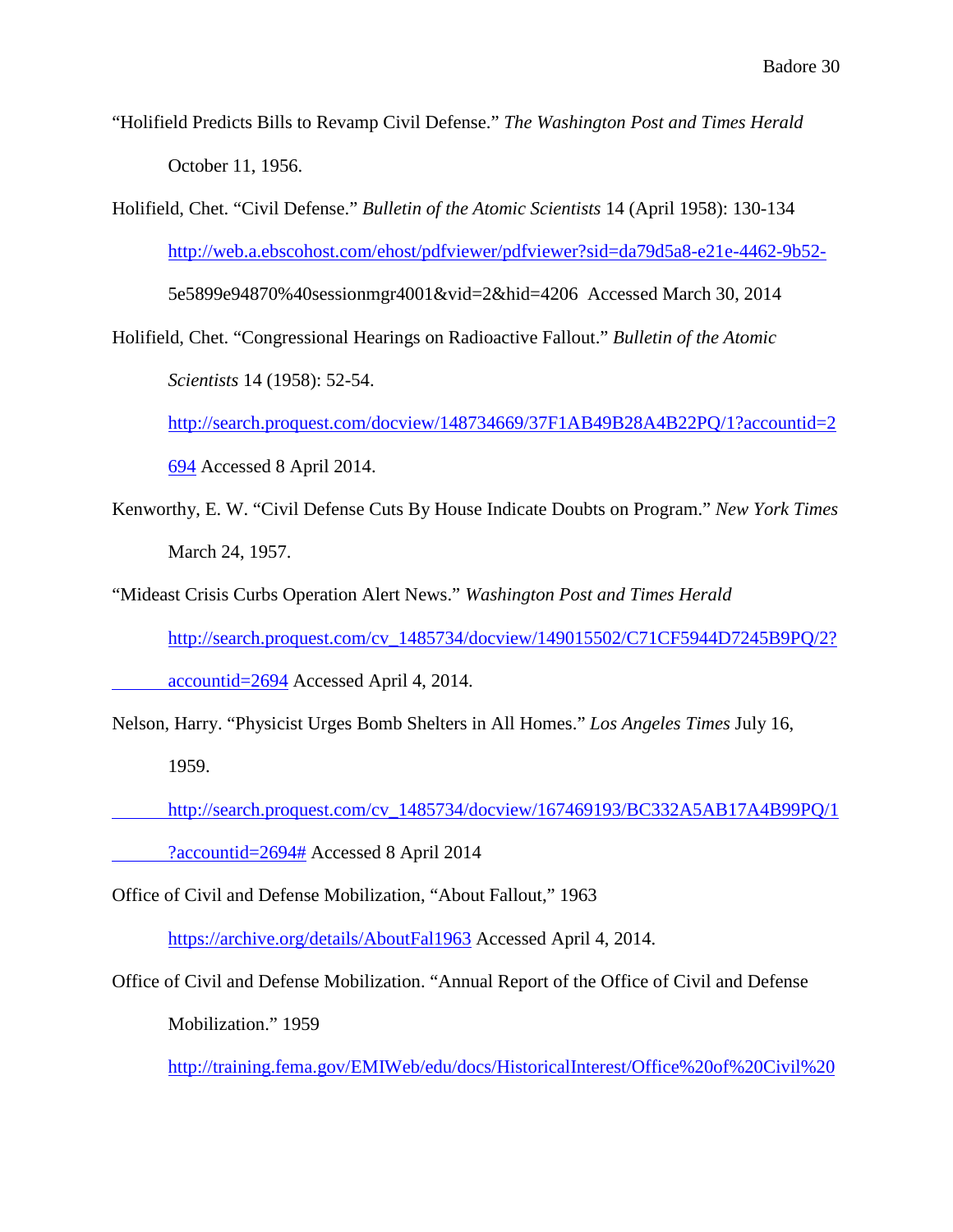and%20 [Defense%20Mobilization%20-%201959%20-%20Annual%20Rep.pdf](http://training.fema.gov/EMIWeb/edu/docs/HistoricalInterest/Office%20of%20Civil%20and%20%09Defense%20Mobilization%20-%201959%20-%20Annual%20Rep.pdf)

Accessed March 30, 2014.

Office of Civil and Defense Mobilization. "The Family Fallout Shelter." 1959

[https://ia600301.us.archive.org/9/items/familyfalloutshe00unitrich/familyfalloutshe00unit](https://ia600301.us.archive.org/9/items/familyfalloutshe00unitrich/familyfalloutshe00unitrich.pdf)

[rich.pdf](https://ia600301.us.archive.org/9/items/familyfalloutshe00unitrich/familyfalloutshe00unitrich.pdf) Accessed 30 March 2014.

Office of Civil and Defense Mobilization. "Ten for Survival," 1960.

"Operation Alert Starts Quietly: Federal Phase of Exercise is Played Down Because of Middle East Crisis," *New York Times* July 17, 1958

[http://search.proquest.com/cv\\_1485734/docview/114423755/C71CF5944D7245B9PQ/1?](http://search.proquest.com/cv_1485734/docview/114423755/C71CF5944D7245B9PQ/1?accountid=2694)

[accountid=2694](http://search.proquest.com/cv_1485734/docview/114423755/C71CF5944D7245B9PQ/1?accountid=2694) Accessed April 5, 2014.

Roberts, Chester M. "No one in the World Could Meet 'The Situation,' CD Head Says: No Hope for A-Bomb Areas, Peterson Says." *Washington Post and Times Herald* July 22, 1956 [http://search.proquest.com/cv\\_1485734/docview/148743134/5154501AD34D4CB5PQ/1](http://search.proquest.com/cv_1485734/docview/148743134/5154501AD34D4CB5PQ/13?accountid=2694) [3?accountid=2694](http://search.proquest.com/cv_1485734/docview/148743134/5154501AD34D4CB5PQ/13?accountid=2694) Accessed April 8, 2014.

"Scientific Blueprint for Atomic Survival," *Life*, March 18, 1957, as quoted in Henriksen, 102; Henriksen, 102-103.

"Shelter Held Only Defense in Atom Attack." *Chicago Tribune* June 23, 1957

[http://search.proquest.com/cv\\_1485734/docview/180154385/C4BD404EDF1541E0PQ/1](http://search.proquest.com/cv_1485734/docview/180154385/C4BD404EDF1541E0PQ/1?accountid=2694)

[?accountid=2694](http://search.proquest.com/cv_1485734/docview/180154385/C4BD404EDF1541E0PQ/1?accountid=2694) Accessed 7 April 2014.

"States Back Plan for Civil Defense: Greater U.S. Role Favored as Committee Endorses Changes in 1950 Act." *New York Times* March 3, 1957

[http://search.proquest.com/cv\\_1485734/docview/114066811/5DCD6E5A5F314665PQ/4](http://search.proquest.com/cv_1485734/docview/114066811/5DCD6E5A5F314665PQ/4?accountid=2694)

[?accountid=2694](http://search.proquest.com/cv_1485734/docview/114066811/5DCD6E5A5F314665PQ/4?accountid=2694) Accessed April 1, 2014.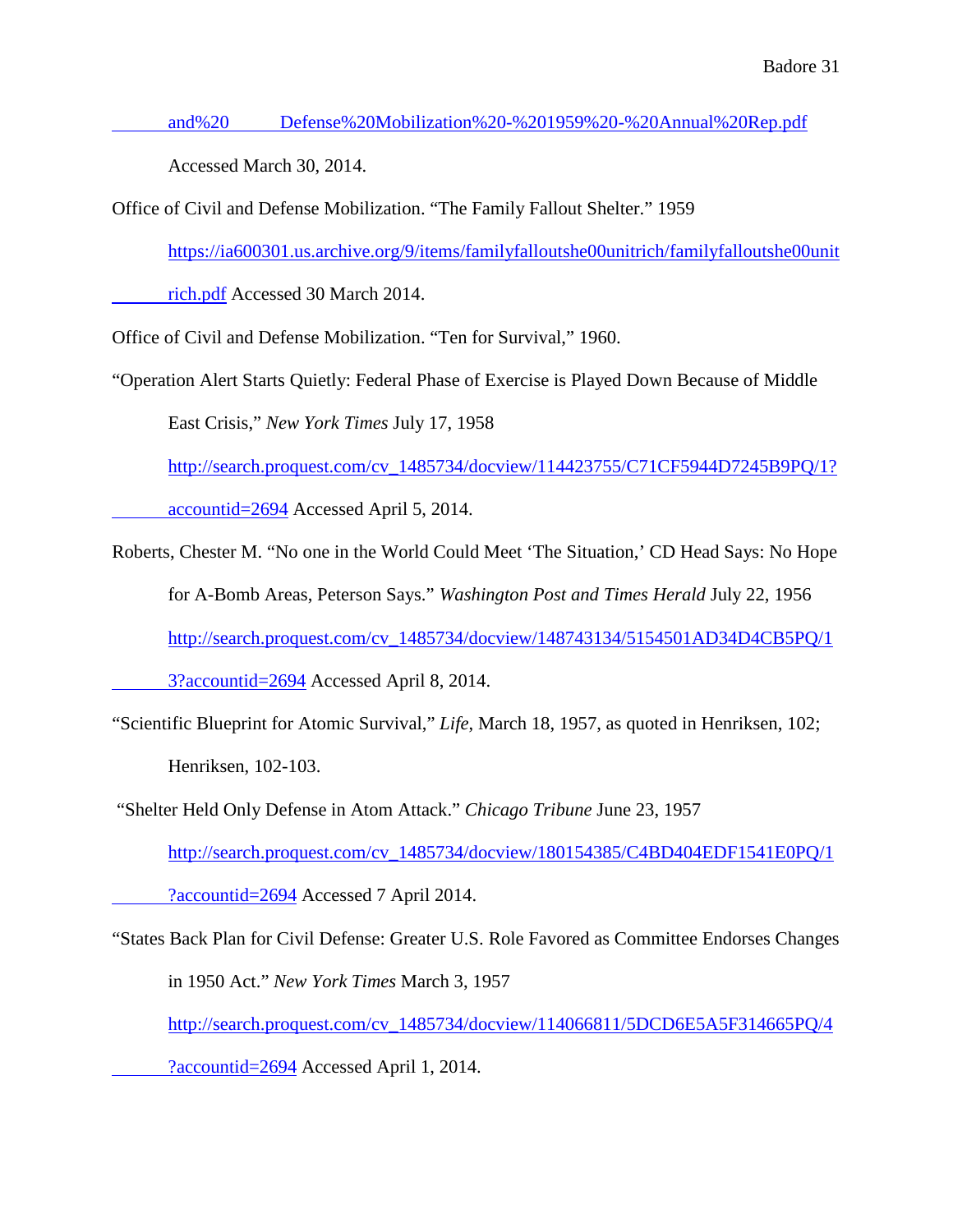Thompson, Robert E. "Peterson Sees Chaos If H-Bomb Hits U.S." *The Washington Post and Times Herald* May 16, 1956

[http://search.proquest.com/cv\\_1485734/docview/148780230/5154501AD34D4CB5PQ/6](http://search.proquest.com/cv_1485734/docview/148780230/5154501AD34D4CB5PQ/6?accountid=2694)

[?accountid=2694](http://search.proquest.com/cv_1485734/docview/148780230/5154501AD34D4CB5PQ/6?accountid=2694) Accessed March 20, 2014

Unna, Warren. "Fallout Shelters: Civil Defense Getting Attention— But It's Slight." *Washington Post and Times Herald* May 23, 1958

[http://search.proquest.com/cv\\_1485734/docview/149093087/6F81F223A5014D84PQ/2?](http://search.proquest.com/cv_1485734/docview/149093087/6F81F223A5014D84PQ/2?accountid=2694) [accountid=2694](http://search.proquest.com/cv_1485734/docview/149093087/6F81F223A5014D84PQ/2?accountid=2694) Accessed April 3, 2014.

- U.S. Federal Civil Defense Administration. "Duck and Cover: Bert the Turtle Civil Defense Film." Accessed via YouTube<https://www.youtube.com/watch?v=IKqXu-5jw60> Accessed 4 April 2014.
- *U.S. Science Advisory Committee*. "Deterrence and Survival in the Nuclear Age." November 7, 1957.<https://ia601700.us.archive.org/22/items/deteviv00unit/deteviv00unit.pdf> Accessed March 29, 2014.
- Wylie, Philip "Mr. Wylie's Answer," *Bulletin of the Atomic Scientists* 13, no. 4 (April 1957): 146.

#### **Secondary Sources**

Chernus, Ira. *Apocalypse Management* (Stanford, CA: Stanford University Press, 2008).

- Craig, Campbell. *Destroying the Village: Eisenhower and Thermonuclear War.* New York: Columbia University Press, 1998.
- Garrison, Dee. *Bracing for Armageddon: Why Civil Defense Never Worked*. Oxford University Press, 2006. Accessed via Kindle.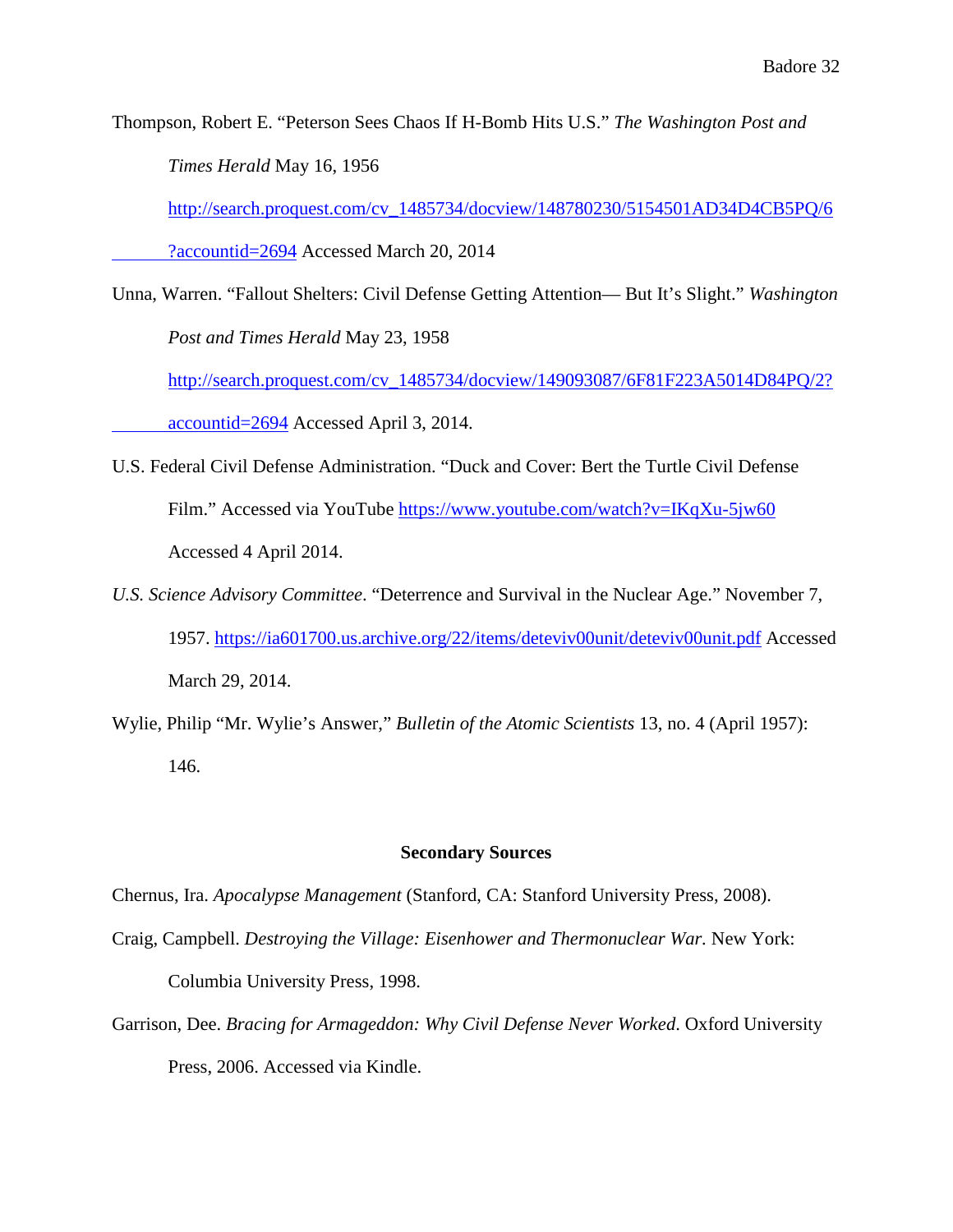- Halperin, Morton H. "The Gaither Committee and the Policy Process," *World Politics* 13, no. 3 (April 1961), 361-362.
- Henriksen, Margot A. *Dr. Strangelove's America: Society and Culture in the Atomic Age.* Berkeley, CA: University of California Press, 1997.
- Hewlett, Richard G. *Atoms for Peace and War.* Berkley, CA: University of California Press, 1989.
- Jackson, Henry M. "To Forge a Strategy for Survival," *Public Administration Review* 19, no. 3 (Summer, 1959): 157-163.
- Krepon, Michael. "The Mushroom Cloud that Wasn't: Why Inflating Threats Won't Reduce Them." *Foreign Affairs* 88, no. 3 (2009): 2-6
- Krugler, David F. *This Is Only A Test: How Washington DC Prepared for Nuclear War*. New York: Palgrave Macmillan, 2006.
- Lichtman, Sarah A. "Do-It-Yourself Security." *Journal Of Design History* 19, no. 1 (Spring, 2006): 40-41.
- McEnaney, Laura. *Civil Defense Begins at Home: Militarization Meets Everyday Life in the Fifties* (Princeton, NJ: Princeton University Press, 2000.
- Rose, Kenneth *One Nation Underground: the Fallout Shelter in American Culture.* New York: New York University Press, 2001.
- "Russia Tests an Intercontinental Ballistic Missile." *This Day in History.*

[http://www.history.com/this-day-in-history/russia-tests-an-intercontinental-ballistic-](http://www.history.com/this-day-in-history/russia-tests-an-intercontinental-ballistic-missile)

[missile](http://www.history.com/this-day-in-history/russia-tests-an-intercontinental-ballistic-missile) Accessed 30 March 2014.

Snead, David L. *The Gaither Committee, Eisenhower, and the Cold War.* Columbus, OH: Ohio State University Press, 1999.